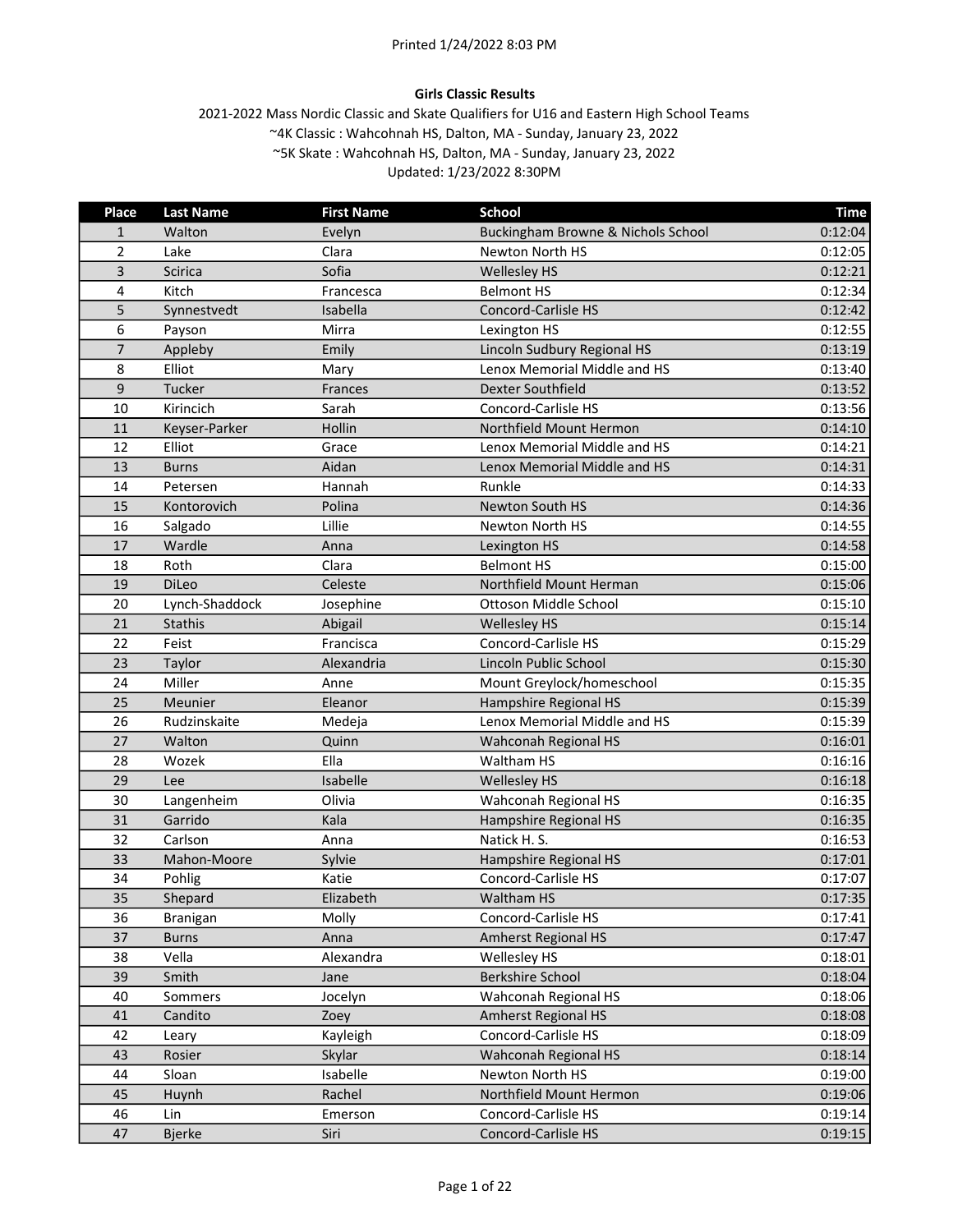# Girls Classic Results

| Place      | <b>Last Name</b> | <b>First Name</b> | School                      | <b>Time</b> |
|------------|------------------|-------------------|-----------------------------|-------------|
| 48         | Thomas           | Anna              | <b>Wellesley HS</b>         | 0:19:21     |
| 49         | Xie              | Sophia            | Wayland HS                  | 0:19:22     |
| 50         | Colleran         | Kendall           | Concord-Carlisle HS         | 0:19:25     |
| 51         | O'Donnell        | Megan             | Wayland HS                  | 0:19:28     |
| 52         | Pohlig           | Ellie             | Concord-Carlisle HS         | 0:19:39     |
| 53         | Whitaker         | Clare             | Dover Sherborn High School  | 0:20:20     |
| 54         | Lyra             | Delphi            | Northfield Mount Hermon     | 0:20:40     |
| 55         | Shannon          | Sienna            | Wahconah Regional HS        | 0:21:30     |
| 56         | <b>McCormack</b> | Amy               | Wayland HS                  | 0:22:09     |
| 57         | <b>Muir</b>      | Clementine        | Lincoln Sudbury Regional HS | 0:23:35     |
| 58         | Rice             | Naomi             | Wayland HS                  | 0:25:36     |
| 59         | Gray             | Julia             | <b>Waltham HS</b>           | 0:26:20     |
| 60         | Joe              | Natalie           | Waltham HS                  | 0:33:50     |
| <b>DNS</b> | Mayer            | <b>Nicole</b>     | Dover Sherborn              | <b>DNS</b>  |
| <b>DNS</b> | Rabuse           | Mars              | Wahconah Regional HS        | <b>DNS</b>  |
| <b>DNS</b> | Cronin           | Maddie            | Dover Sherborn              | <b>DNS</b>  |
| <b>DNS</b> | McDermott        | Lily              | Mount Greylock Regional HS  | <b>DNS</b>  |
| <b>DNS</b> | Mahar            | Vienna            | Wahconah Regional HS        | <b>DNS</b>  |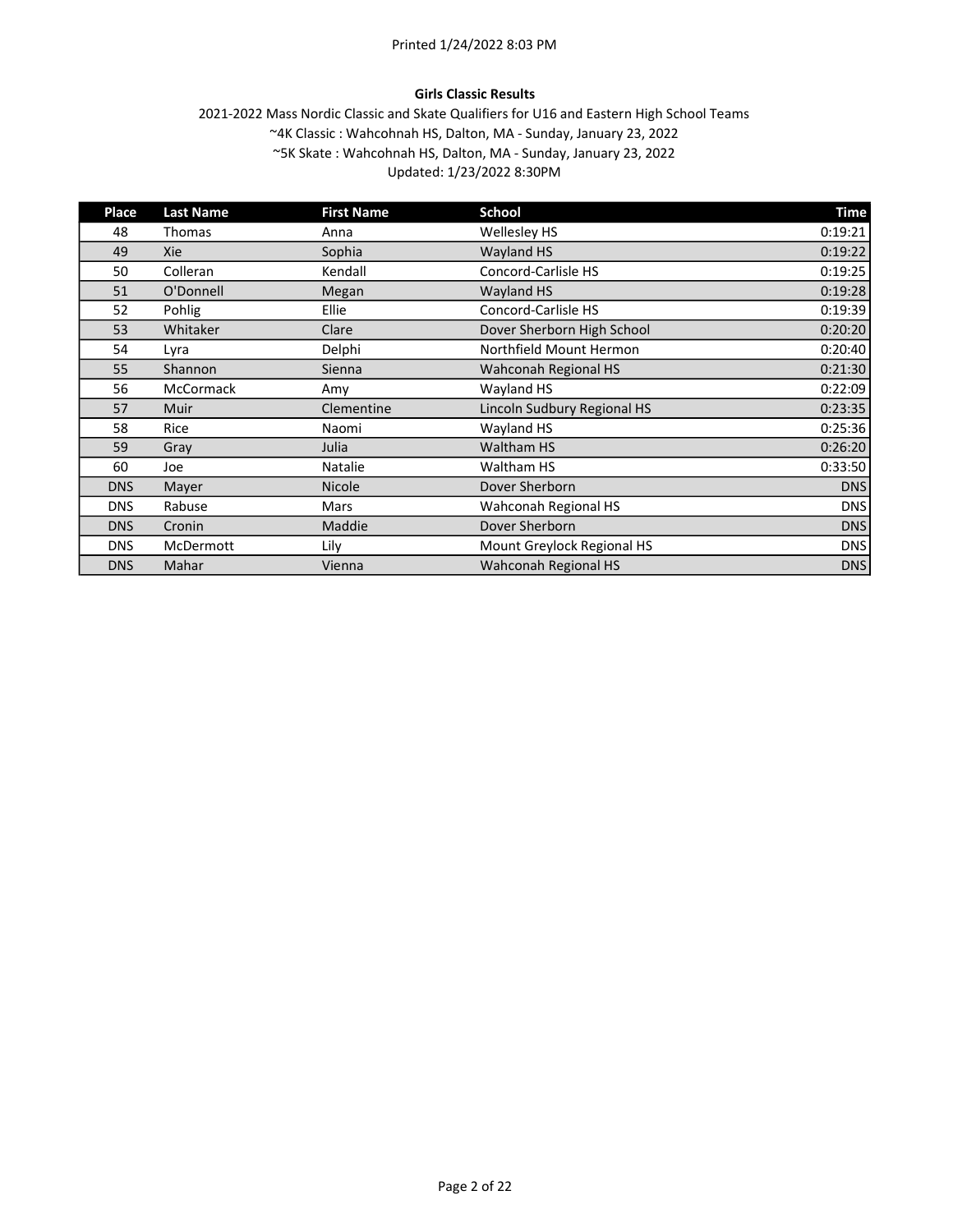# Girls Skate Results

| <b>Place</b>   | <b>Last Name</b> | <b>First Name</b> | <b>School</b>                      | <b>Time</b> |
|----------------|------------------|-------------------|------------------------------------|-------------|
| 1              | Walton           | Evelyn            | Buckingham Browne & Nichols School | 0:13:56     |
| $\overline{2}$ | Scirica          | Sofia             | Wellesley HS                       | 0:14:02     |
| 3              | Lake             | Clara             | Newton North HS                    | 0:14:18     |
| 4              | Payson           | Mirra             | Lexington HS                       | 0:14:30     |
| 5              | Synnestvedt      | Isabella          | Concord-Carlisle HS                | 0:14:45     |
| 6              | Elliot           | Grace             | Lenox Memorial Middle and HS       | 0:14:55     |
| 7              | Elliot           | Mary              | Lenox Memorial Middle and HS       | 0:14:57     |
| 8              | Kitch            | Francesca         | <b>Belmont HS</b>                  | 0:15:11     |
| $9\,$          | <b>Burns</b>     | Aidan             | Lenox Memorial Middle and HS       | 0:15:27     |
| 10             | Appleby          | Emily             | Lincoln Sudbury Regional HS        | 0:15:35     |
| 11             | Petersen         | Hannah            | Runkle                             | 0:15:37     |
| 12             | Tucker           | Frances           | Dexter Southfield                  | 0:16:01     |
| 13             | Feist            | Francisca         | Concord-Carlisle HS                | 0:16:06     |
| 14             | Salgado          | Lillie            | Newton North HS                    | 0:16:13     |
| 15             | Lynch-Shaddock   | Josephine         | Ottoson Middle School              | 0:16:15     |
| 16             | Kirincich        | Sarah             | Concord-Carlisle HS                | 0:16:16     |
| 17             | Miller           | Anne              | Mount Greylock/homeschool          | 0:16:18     |
| 18             | Keyser-Parker    | <b>Hollin</b>     | Northfield Mount Hermon            | 0:16:22     |
| 19             | Walton           | Quinn             | Wahconah Regional HS               | 0:16:30     |
| 20             | Wozek            | Ella              | Waltham HS                         | 0:16:47     |
| 21             | Taylor           | Alexandria        | Lincoln Public School              | 0:16:51     |
| 22             | Wardle           | Anna              | Lexington HS                       | 0:17:21     |
| 23             | DiLeo            | Celeste           | Northfield Mount Herman            | 0:17:32     |
| 24             | Kontorovich      | Polina            | Newton South HS                    | 0:17:35     |
| 25             | <b>Stathis</b>   | Abigail           | <b>Wellesley HS</b>                | 0:17:36     |
| 26             | Pohlig           | Katie             | Concord-Carlisle HS                | 0:17:38     |
| 27             | Mahon-Moore      | Sylvie            | Hampshire Regional HS              | 0:17:39     |
| 28             | Lee              | Isabelle          | Wellesley HS                       | 0:17:40     |
| 29             | Langenheim       | Olivia            | Wahconah Regional HS               | 0:17:41     |
| 30             | Sloan            | Isabelle          | Newton North HS                    | 0:17:44     |
| 31             | Carlson          | Anna              | Natick H. S.                       | 0:17:58     |
| 32             | Meunier          | Eleanor           | Hampshire Regional HS              | 0:18:03     |
| 33             | Rudzinskaite     | Medeja            | Lenox Memorial Middle and HS       | 0:18:07     |
| 34             | Roth             | Clara             | <b>Belmont HS</b>                  | 0:18:07     |
| 35             | Xie              | Sophia            | Wayland HS                         | 0:18:07     |
| 36             | Garrido          | Kala              | Hampshire Regional HS              | 0:18:09     |
| 37             | Leary            | Kayleigh          | Concord-Carlisle HS                | 0:18:10     |
| 38             | Vella            | Alexandra         | Wellesley HS                       | 0:18:24     |
| 39             | Shepard          | Elizabeth         | Waltham HS                         | 0:18:31     |
| 40             | Sommers          | Jocelyn           | Wahconah Regional HS               | 0:18:39     |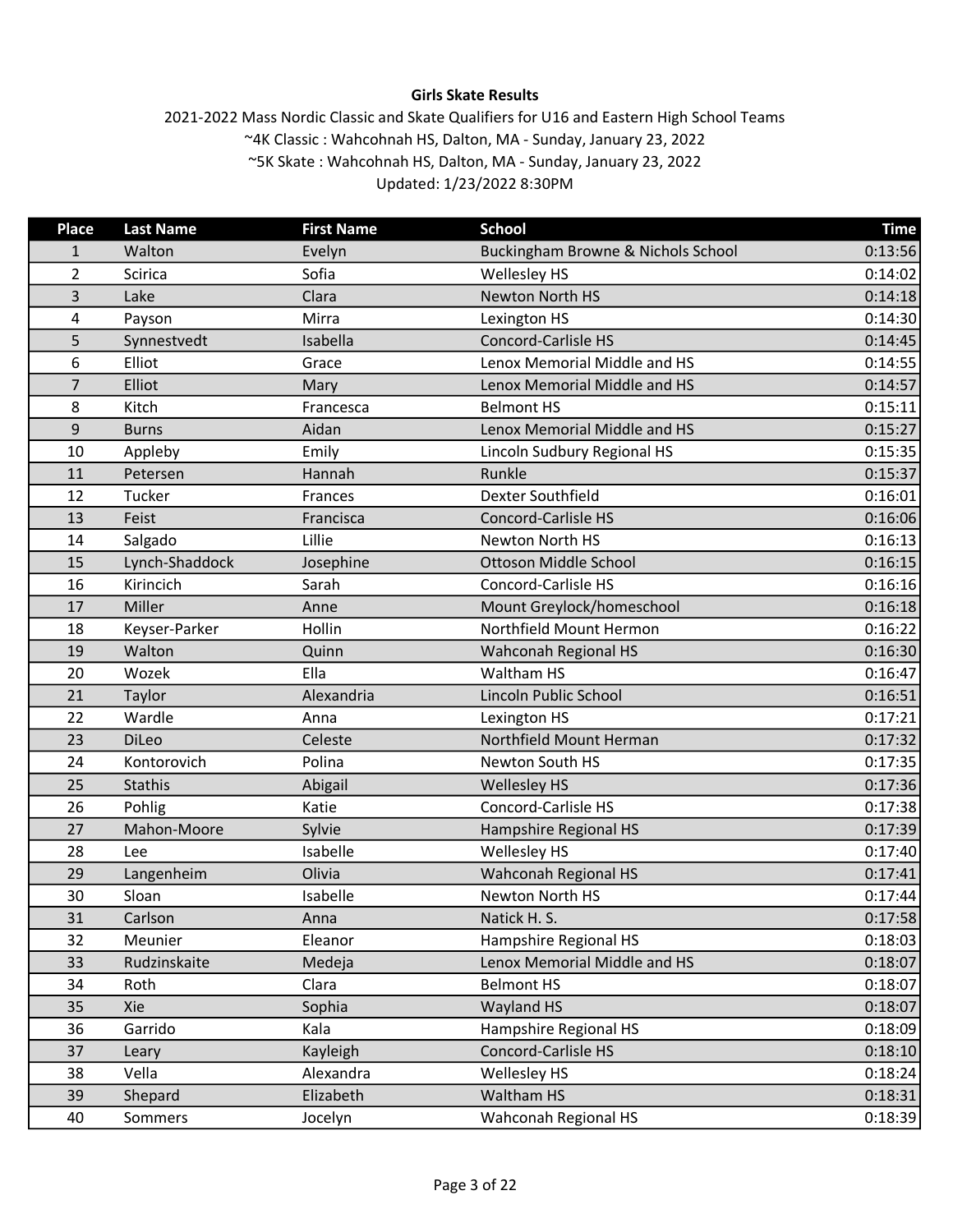# Girls Skate Results

| <b>Place</b> | <b>Last Name</b> | <b>First Name</b> | <b>School</b>               | <b>Time</b> |
|--------------|------------------|-------------------|-----------------------------|-------------|
| 41           | <b>Branigan</b>  | Molly             | <b>Concord-Carlisle HS</b>  | 0:18:47     |
| 42           | Colleran         | Kendall           | <b>Concord-Carlisle HS</b>  | 0:18:52     |
| 43           | Thomas           | Anna              | <b>Wellesley HS</b>         | 0:18:54     |
| 44           | Rosier           | Skylar            | Wahconah Regional HS        | 0:19:12     |
| 45           | Smith            | Jane              | <b>Berkshire School</b>     | 0:19:29     |
| 46           | O'Donnell        | Megan             | Wayland HS                  | 0:19:46     |
| 47           | Pohlig           | Ellie             | <b>Concord-Carlisle HS</b>  | 0:19:49     |
| 48           | McCormack        | Amy               | Wayland HS                  | 0:19:59     |
| 49           | <b>Bjerke</b>    | Siri              | <b>Concord-Carlisle HS</b>  | 0:19:59     |
| 50           | Candito          | Zoey              | <b>Amherst Regional HS</b>  | 0:20:01     |
| 51           | <b>Burns</b>     | Anna              | <b>Amherst Regional HS</b>  | 0:20:07     |
| 52           | Whitaker         | Clare             | Dover Sherborn High School  | 0:20:40     |
| 53           | Shannon          | Sienna            | Wahconah Regional HS        | 0:21:07     |
| 54           | Huynh            | Rachel            | Northfield Mount Hermon     | 0:21:09     |
| 55           | Muir             | Clementine        | Lincoln Sudbury Regional HS | 0:23:02     |
| 56           | Lin              | Emerson           | Concord-Carlisle HS         | 0:23:05     |
| 57           | Lyra             | Delphi            | Northfield Mount Hermon     | 0:24:44     |
| 58           | Rice             | Naomi             | Wayland HS                  | 0:25:49     |
| 59           | Gray             | Julia             | <b>Waltham HS</b>           | 0:27:16     |
| 60           | Joe              | Natalie           | Waltham HS                  | 0:27:27     |
| <b>DNS</b>   | Mayer            | Nicole            | Dover Sherborn              | <b>DNS</b>  |
| <b>DNS</b>   | Rabuse           | Mars              | Wahconah Regional HS        | <b>DNS</b>  |
| <b>DNS</b>   | Cronin           | Maddie            | Dover Sherborn              | <b>DNS</b>  |
| <b>DNS</b>   | McDermott        | Lily              | Mount Greylock Regional HS  | <b>DNS</b>  |
| <b>DNS</b>   | Mahar            | Vienna            | Wahconah Regional HS        | <b>DNS</b>  |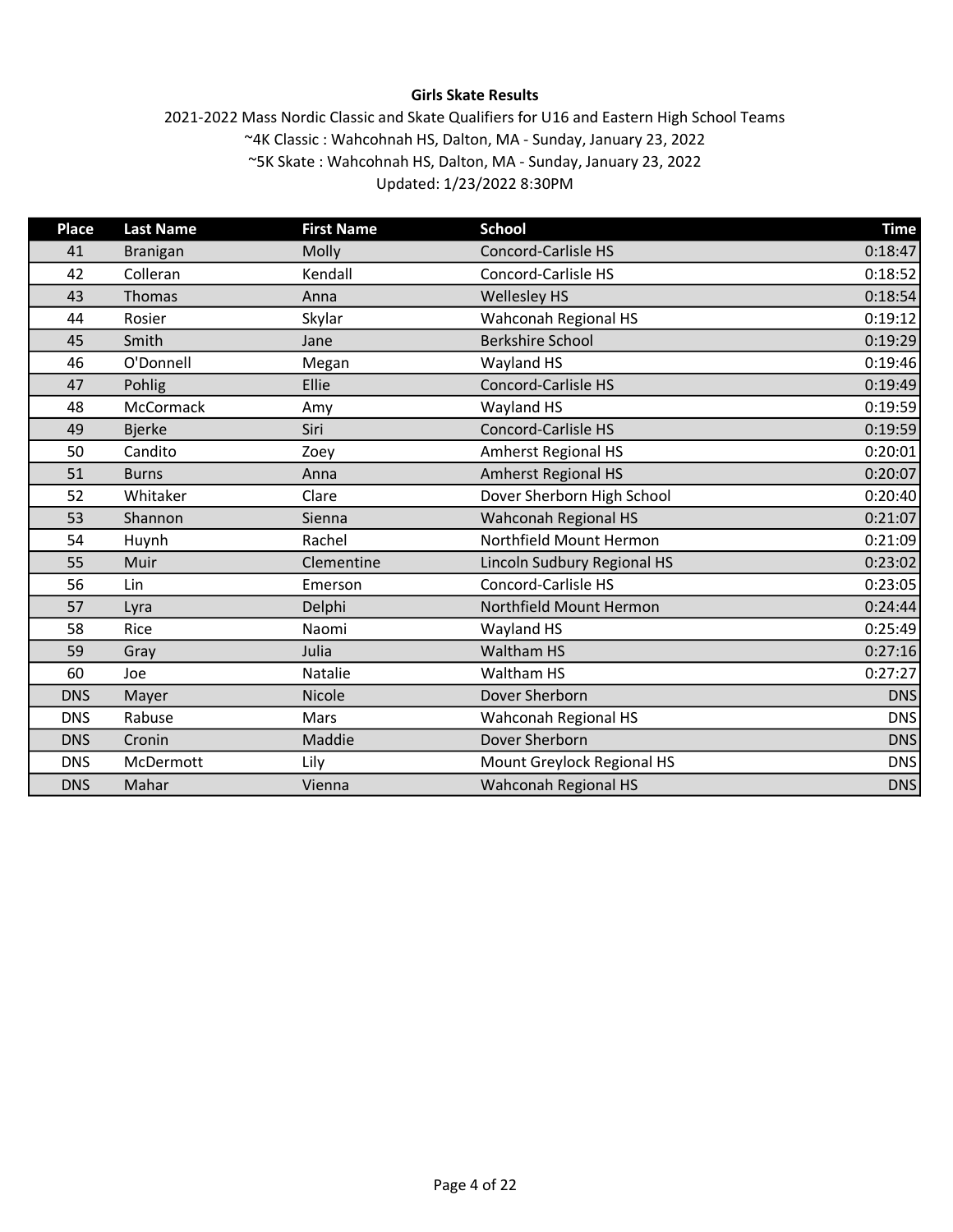#### Girls Overall Results

| Place          | <b>Last Name</b> | <b>First Name</b> | <b>School</b>                      |         |         |         |
|----------------|------------------|-------------------|------------------------------------|---------|---------|---------|
| $\mathbf{1}$   | Walton           | Evelyn            | Buckingham Browne & Nichols School | 0:13:56 | 0:12:04 | 0:26:00 |
| $\overline{2}$ | Scirica          | Sofia             | <b>Wellesley HS</b>                | 0:14:02 | 0:12:21 | 0:26:23 |
| $\overline{3}$ | Lake             | Clara             | Newton North HS                    | 0:14:18 | 0:12:05 | 0:26:23 |
| 4              | Payson           | Mirra             | Lexington HS                       | 0:14:30 | 0:12:55 | 0:27:25 |
| 5              | Synnestvedt      | Isabella          | Concord-Carlisle HS                | 0:14:45 | 0:12:42 | 0:27:27 |
| 6              | Kitch            | Francesca         | <b>Belmont HS</b>                  | 0:15:11 | 0:12:34 | 0:27:46 |
| $\overline{7}$ | Elliot           | Mary              | Lenox Memorial Middle and HS       | 0:14:57 | 0:13:40 | 0:28:37 |
| 8              | Appleby          | Emily             | Lincoln Sudbury Regional HS        | 0:15:35 | 0:13:19 | 0:28:54 |
| $\overline{9}$ | Elliot           | Grace             | Lenox Memorial Middle and HS       | 0:14:55 | 0:14:21 | 0:29:15 |
| 10             | Tucker           | Frances           | Dexter Southfield                  | 0:16:01 | 0:13:52 | 0:29:54 |
| 11             | <b>Burns</b>     | Aidan             | Lenox Memorial Middle and HS       | 0:15:27 | 0:14:31 | 0:29:58 |
| 12             | Petersen         | Hannah            | Runkle                             | 0:15:37 | 0:14:33 | 0:30:10 |
| 13             | Kirincich        | Sarah             | Concord-Carlisle HS                | 0:16:16 | 0:13:56 | 0:30:13 |
| 14             | Keyser-Parker    | Hollin            | Northfield Mount Hermon            | 0:16:22 | 0:14:10 | 0:30:32 |
| 15             | Salgado          | Lillie            | <b>Newton North HS</b>             | 0:16:13 | 0:14:55 | 0:31:08 |
| 16             | Lynch-Shaddock   | Josephine         | Ottoson Middle School              | 0:16:15 | 0:15:10 | 0:31:25 |
| 17             | Feist            | Francisca         | <b>Concord-Carlisle HS</b>         | 0:16:06 | 0:15:29 | 0:31:35 |
| 18             | Miller           | Anne              | Mount Greylock/homeschool          | 0:16:18 | 0:15:35 | 0:31:53 |
| 19             | Kontorovich      | Polina            | <b>Newton South HS</b>             | 0:17:35 | 0:14:36 | 0:32:12 |
| 20             | Wardle           | Anna              | Lexington HS                       | 0:17:21 | 0:14:58 | 0:32:19 |
| 21             | Taylor           | Alexandria        | Lincoln Public School              | 0:16:51 | 0:15:30 | 0:32:21 |
| 22             | Walton           | Quinn             | Wahconah Regional HS               | 0:16:30 | 0:16:01 | 0:32:31 |
| 23             | DiLeo            | Celeste           | Northfield Mount Herman            | 0:17:32 | 0:15:06 | 0:32:38 |
| 24             | Stathis          | Abigail           | <b>Wellesley HS</b>                | 0:17:36 | 0:15:14 | 0:32:50 |
| 25             | Wozek            | Ella              | Waltham HS                         | 0:16:47 | 0:16:16 | 0:33:03 |
| 26             | Roth             | Clara             | <b>Belmont HS</b>                  | 0:18:07 | 0:15:00 | 0:33:07 |
| 27             | Meunier          | Eleanor           | Hampshire Regional HS              | 0:18:03 | 0:15:39 | 0:33:42 |
| 28             | Rudzinskaite     | Medeja            | Lenox Memorial Middle and HS       | 0:18:07 | 0:15:39 | 0:33:46 |
| 29             | Lee              | Isabelle          | <b>Wellesley HS</b>                | 0:17:40 | 0:16:18 | 0:33:57 |
| 30             | Langenheim       | Olivia            | Wahconah Regional HS               | 0:17:41 | 0:16:35 | 0:34:16 |
| 31             | Mahon-Moore      | Sylvie            | Hampshire Regional HS              | 0:17:39 | 0:17:01 | 0:34:40 |
| 32             | Garrido          | Kala              | Hampshire Regional HS              | 0:18:09 | 0:16:35 | 0:34:44 |
| 33             | Pohlig           | Katie             | Concord-Carlisle HS                | 0:17:38 | 0:17:07 | 0:34:45 |
| 34             | Carlson          | Anna              | Natick H. S.                       | 0:17:58 | 0:16:53 | 0:34:52 |
| 35             | Shepard          | Elizabeth         | Waltham HS                         | 0:18:31 | 0:17:35 | 0:36:06 |
| 36             | Leary            | Kayleigh          | Concord-Carlisle HS                | 0:18:10 | 0:18:09 | 0:36:20 |
| 37             | Vella            | Alexandra         | <b>Wellesley HS</b>                | 0:18:24 | 0:18:01 | 0:36:25 |
| 38             | <b>Branigan</b>  | Molly             | Concord-Carlisle HS                | 0:18:47 | 0:17:41 | 0:36:27 |
| 39             | Sloan            | Isabelle          | Newton North HS                    | 0:17:44 | 0:19:00 | 0:36:44 |
| 40             | Sommers          | Jocelyn           | Wahconah Regional HS               | 0:18:39 | 0:18:06 | 0:36:46 |
| 41             | Rosier           | Skylar            | Wahconah Regional HS               | 0:19:12 | 0:18:14 | 0:37:26 |
| 42             | Xie              | Sophia            | Wayland HS                         | 0:18:07 | 0:19:22 | 0:37:30 |
| 43             | Smith            | Jane              | <b>Berkshire School</b>            | 0:19:29 | 0:18:04 | 0:37:33 |
| 44             | <b>Burns</b>     | Anna              | <b>Amherst Regional HS</b>         | 0:20:07 | 0:17:47 | 0:37:54 |
| 45             | Candito          | Zoey              | Amherst Regional HS                | 0:20:01 | 0:18:08 | 0:38:10 |
| 46             | Thomas           | Anna              | Wellesley HS                       | 0:18:54 | 0:19:21 | 0:38:15 |
| 47             | Colleran         | Kendall           | <b>Concord-Carlisle HS</b>         | 0:18:52 | 0:19:25 | 0:38:17 |
| 48             | Bjerke           | Siri              | Concord-Carlisle HS                | 0:19:59 | 0:19:15 | 0:39:14 |
| 49             | O'Donnell        | Megan             | Wayland HS                         | 0:19:46 | 0:19:28 | 0:39:14 |
| 50             | Pohlig           | Ellie             | Concord-Carlisle HS                | 0:19:49 | 0:19:39 | 0:39:28 |
| 51             | Huynh            | Rachel            | Northfield Mount Hermon            | 0:21:09 | 0:19:06 | 0:40:15 |
| 52             | Whitaker         | Clare             | Dover Sherborn High School         | 0:20:40 | 0:20:20 | 0:41:00 |
| 53             | McCormack        | Amy               | Wayland HS                         | 0:19:59 | 0:22:09 | 0:42:08 |
| 54             | Lin              | Emerson           | Concord-Carlisle HS                | 0:23:05 | 0:19:14 | 0:42:19 |
| 55             | Shannon          | Sienna            | Wahconah Regional HS               | 0:21:07 | 0:21:30 | 0:42:37 |
| 56             | Lyra             | Delphi            | Northfield Mount Hermon            | 0:24:44 | 0:20:40 | 0:45:24 |
| 57             | Muir             | Clementine        | Lincoln Sudbury Regional HS        | 0:23:02 | 0:23:35 | 0:46:37 |
| 58             | Rice             | Naomi             | Wayland HS                         | 0:25:49 | 0:25:36 | 0:51:25 |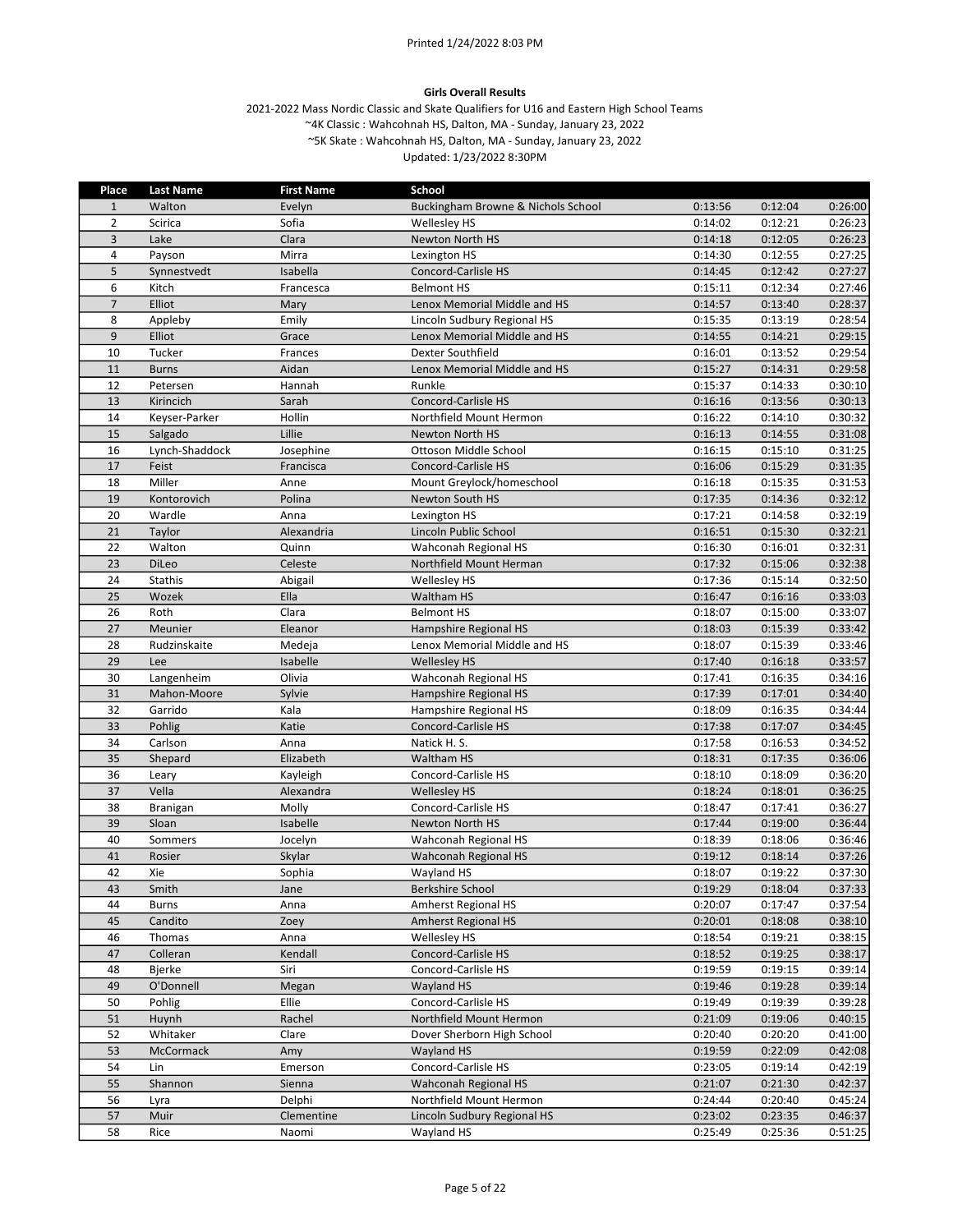#### Girls Overall Results

| Place      | <b>Last Name</b> | <b>First Name</b> | School                     |            |            |            |
|------------|------------------|-------------------|----------------------------|------------|------------|------------|
| 59         | Gray             | Julia             | Waltham HS                 | 0:27:16    | 0:26:20    | 0:53:36    |
| 60         | Joe              | Natalie           | Waltham HS                 | 0:27:27    | 0:33:50    | 1:01:18    |
| <b>DNS</b> | Mayer            | Nicole            | Dover Sherborn             | <b>DNS</b> | <b>DNS</b> | <b>DNS</b> |
| <b>DNS</b> | Rabuse           | Mars              | Wahconah Regional HS       | <b>DNS</b> | <b>DNS</b> | <b>DNS</b> |
| <b>DNS</b> | Cronin           | Maddie            | Dover Sherborn             | <b>DNS</b> | <b>DNS</b> | <b>DNS</b> |
| <b>DNS</b> | McDermott        | Lily              | Mount Greylock Regional HS | <b>DNS</b> | <b>DNS</b> | <b>DNS</b> |
| <b>DNS</b> | Mahar            | Vienna            | Wahconah Regional HS       | <b>DNS</b> | <b>DNS</b> | <b>DNS</b> |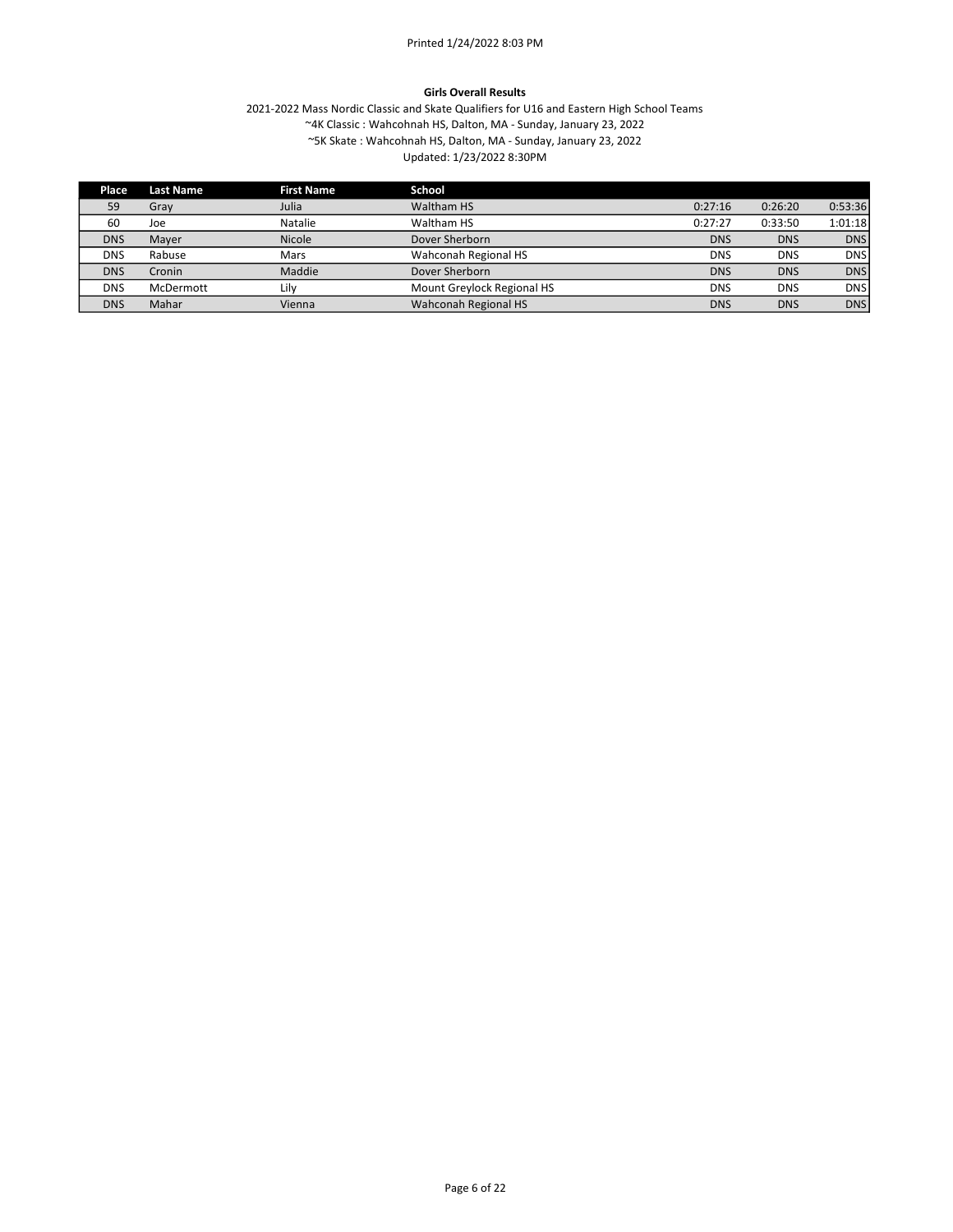# Girls EHS Overall Results

| <b>Place</b>   | <b>Last Name</b> | <b>First Name</b> | <b>School</b>                      | <b>Time</b> |
|----------------|------------------|-------------------|------------------------------------|-------------|
| $\mathbf{1}$   | Walton           | Evelyn            | Buckingham Browne & Nichols School | 0:26:00     |
| $\overline{2}$ | Scirica          | Sofia             | Wellesley HS                       | 0:26:23     |
| 3              | Lake             | Clara             | Newton North HS                    | 0:26:23     |
| 4              | Payson           | Mirra             | Lexington HS                       | 0:27:25     |
| 5              | Synnestvedt      | Isabella          | <b>Concord-Carlisle HS</b>         | 0:27:27     |
| 6              | Kitch            | Francesca         | <b>Belmont HS</b>                  | 0:27:46     |
| $\overline{7}$ | Elliot           | Mary              | Lenox Memorial Middle and HS       | 0:28:37     |
| 8              | Appleby          | Emily             | Lincoln Sudbury Regional HS        | 0:28:54     |
| 9              | Elliot           | Grace             | Lenox Memorial Middle and HS       | 0:29:15     |
| 10             | <b>Burns</b>     | Aidan             | Lenox Memorial Middle and HS       | 0:29:58     |
| 11             | Kirincich        | Sarah             | <b>Concord-Carlisle HS</b>         | 0:30:13     |
| 12             | Keyser-Parker    | Hollin            | Northfield Mount Hermon            | 0:30:32     |
| 13             | Salgado          | Lillie            | <b>Newton North HS</b>             | 0:31:08     |
| 14             | Feist            | Francisca         | Concord-Carlisle HS                | 0:31:35     |
| 15             | Miller           | Anne              | Mount Greylock/homeschool          | 0:31:53     |
| 16             | Kontorovich      | Polina            | Newton South HS                    | 0:32:12     |
| 17             | Wardle           | Anna              | Lexington HS                       | 0:32:19     |
| 18             | Walton           | Quinn             | Wahconah Regional HS               | 0:32:31     |
| 19             | DiLeo            | Celeste           | Northfield Mount Herman            | 0:32:38     |
| 20             | <b>Stathis</b>   | Abigail           | Wellesley HS                       | 0:32:50     |
| 21             | Wozek            | Ella              | Waltham HS                         | 0:33:03     |
| 22             | Roth             | Clara             | <b>Belmont HS</b>                  | 0:33:07     |
| 23             | Meunier          | Eleanor           | Hampshire Regional HS              | 0:33:42     |
| 24             | Rudzinskaite     | Medeja            | Lenox Memorial Middle and HS       | 0:33:46     |
| 25             | Lee              | Isabelle          | <b>Wellesley HS</b>                | 0:33:57     |
| 26             | Langenheim       | Olivia            | Wahconah Regional HS               | 0:34:16     |
| 27             | Mahon-Moore      | Sylvie            | Hampshire Regional HS              | 0:34:40     |
| 28             | Garrido          | Kala              | Hampshire Regional HS              | 0:34:44     |
| 29             | Pohlig           | Katie             | <b>Concord-Carlisle HS</b>         | 0:34:45     |
| 30             | Carlson          | Anna              | Natick H.S.                        | 0:34:52     |
| 31             | Shepard          | Elizabeth         | Waltham HS                         | 0:36:06     |
| 32             | Leary            | Kayleigh          | Concord-Carlisle HS                | 0:36:20     |
| 33             | Vella            | Alexandra         | <b>Wellesley HS</b>                | 0:36:25     |
| 34             | Branigan         | Molly             | Concord-Carlisle HS                | 0:36:27     |
| 35             | Sloan            | Isabelle          | Newton North HS                    | 0:36:44     |
| 36             | Sommers          | Jocelyn           | Wahconah Regional HS               | 0:36:46     |
| 37             | Rosier           | Skylar            | Wahconah Regional HS               | 0:37:26     |
| 38             | Xie              | Sophia            | Wayland HS                         | 0:37:30     |
| 39             | Smith            | Jane              | <b>Berkshire School</b>            | 0:37:33     |
| 40             | <b>Burns</b>     | Anna              | Amherst Regional HS                | 0:37:54     |
| 41             | Candito          | Zoey              | <b>Amherst Regional HS</b>         | 0:38:10     |
| 42             | Thomas           | Anna              | Wellesley HS                       | 0:38:15     |
| 43             | Colleran         | Kendall           | Concord-Carlisle HS                | 0:38:17     |
| 44             | <b>Bjerke</b>    | Siri              | Concord-Carlisle HS                | 0:39:14     |
| 45             | O'Donnell        | Megan             | Wayland HS                         | 0:39:14     |
| 46             | Pohlig           | Ellie             | Concord-Carlisle HS                | 0:39:28     |
| 47             | Huynh            | Rachel            | Northfield Mount Hermon            | 0:40:15     |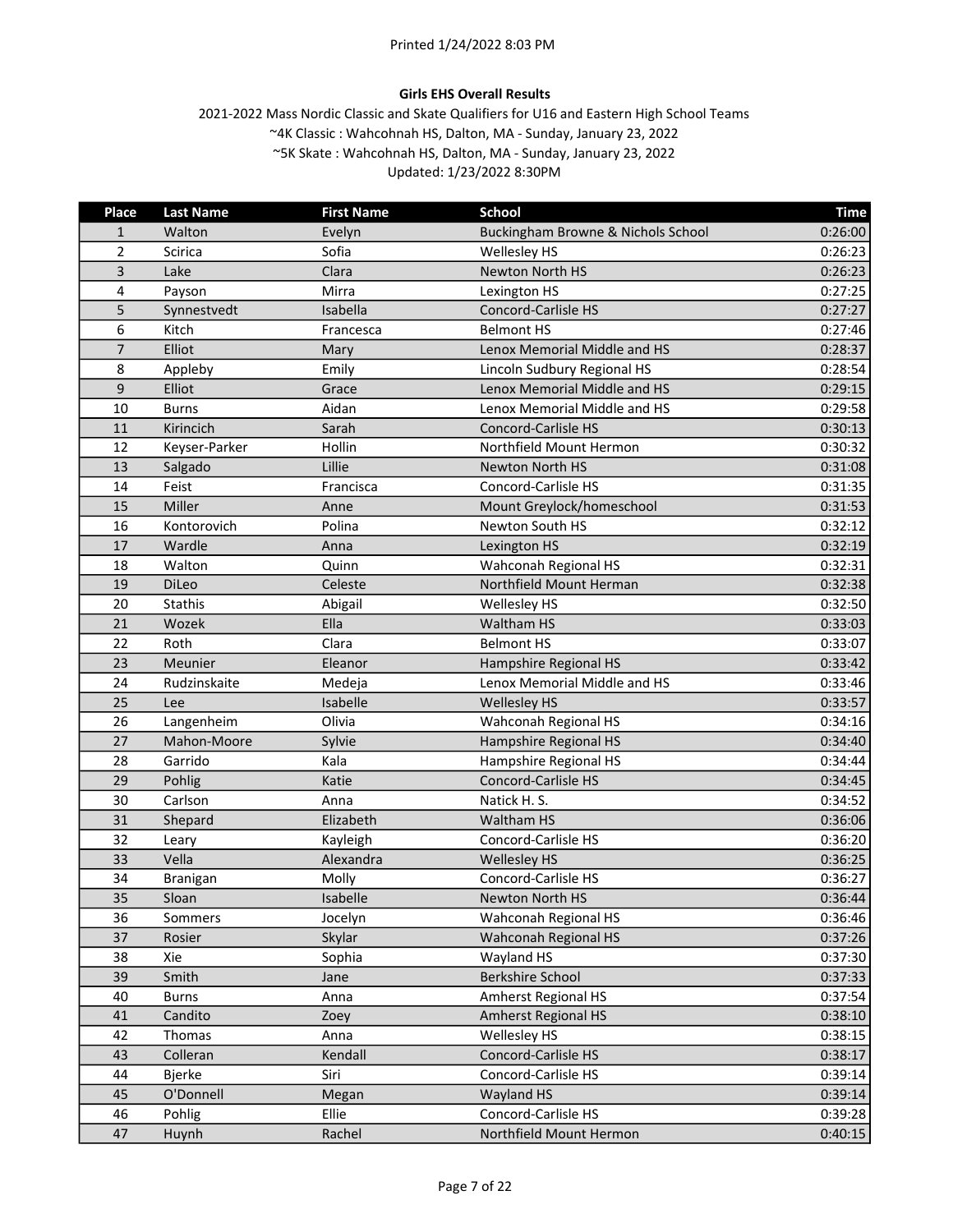# Girls EHS Overall Results

| Place | <b>Last Name</b> | <b>First Name</b> | <b>School</b>               | <b>Time</b> |
|-------|------------------|-------------------|-----------------------------|-------------|
| 48    | Whitaker         | Clare             | Dover Sherborn High School  | 0:41:00     |
| 49    | <b>McCormack</b> | Amy               | Wayland HS                  | 0:42:08     |
| 50    | Lin              | Emerson           | Concord-Carlisle HS         | 0:42:19     |
| 51    | Shannon          | Sienna            | Wahconah Regional HS        | 0:42:37     |
| 52    | Lyra             | Delphi            | Northfield Mount Hermon     | 0:45:24     |
| 53    | Muir             | Clementine        | Lincoln Sudbury Regional HS | 0:46:37     |
| 54    | Rice             | Naomi             | Wayland HS                  | 0:51:25     |
| 55    | Gray             | Julia             | Waltham HS                  | 0:53:36     |
| 56    | Joe              | <b>Natalie</b>    | Waltham HS                  | 1:01:18     |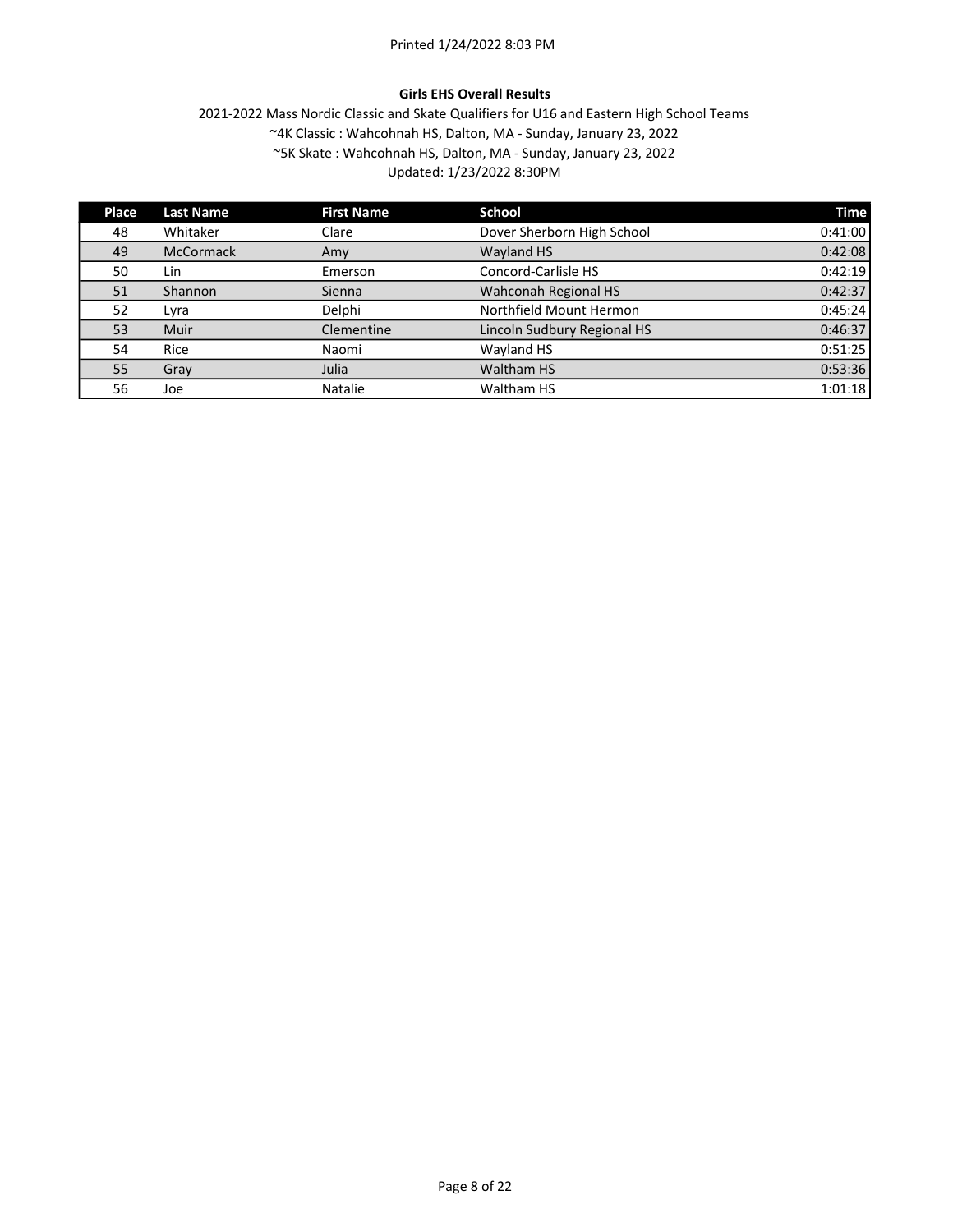# Girls U16 Overall Results

| Place          | <b>Last Name</b> | <b>First Name</b> | School                      | <b>Time</b> |
|----------------|------------------|-------------------|-----------------------------|-------------|
| 1              | <b>Tucker</b>    | <b>Frances</b>    | <b>Dexter Southfield</b>    | 0:29:54     |
| $\overline{2}$ | Petersen         | Hannah            | Runkle                      | 0:30:10     |
| 3              | Kirincich        | Sarah             | Concord-Carlisle HS         | 0:30:13     |
| 4              | Lynch-Shaddock   | Josephine         | Ottoson Middle School       | 0:31:25     |
| 5              | Miller           | Anne              | Mount Greylock/homeschool   | 0:31:53     |
| 6              | Kontorovich      | Polina            | Newton South HS             | 0:32:12     |
| 7              | Taylor           | Alexandria        | Lincoln Public School       | 0:32:21     |
| 8              | Vella            | Alexandra         | <b>Wellesley HS</b>         | 0:36:25     |
| 9              | Sloan            | <b>Isabelle</b>   | <b>Newton North HS</b>      | 0:36:44     |
| 10             | Rosier           | Skylar            | Wahconah Regional HS        | 0:37:26     |
| 11             | <b>Burns</b>     | Anna              | <b>Amherst Regional HS</b>  | 0:37:54     |
| 12             | Candito          | Zoev              | <b>Amherst Regional HS</b>  | 0:38:10     |
| 13             | Huynh            | Rachel            | Northfield Mount Hermon     | 0:40:15     |
| 14             | Shannon          | Sienna            | Wahconah Regional HS        | 0:42:37     |
| 15             | Muir             | Clementine        | Lincoln Sudbury Regional HS | 0:46:37     |
| 16             | Rice             | Naomi             | Wayland HS                  | 0:51:25     |
| 17             | Gray             | Julia             | <b>Waltham HS</b>           | 0:53:36     |
| 18             | Joe              | Natalie           | Waltham HS                  | 1:01:18     |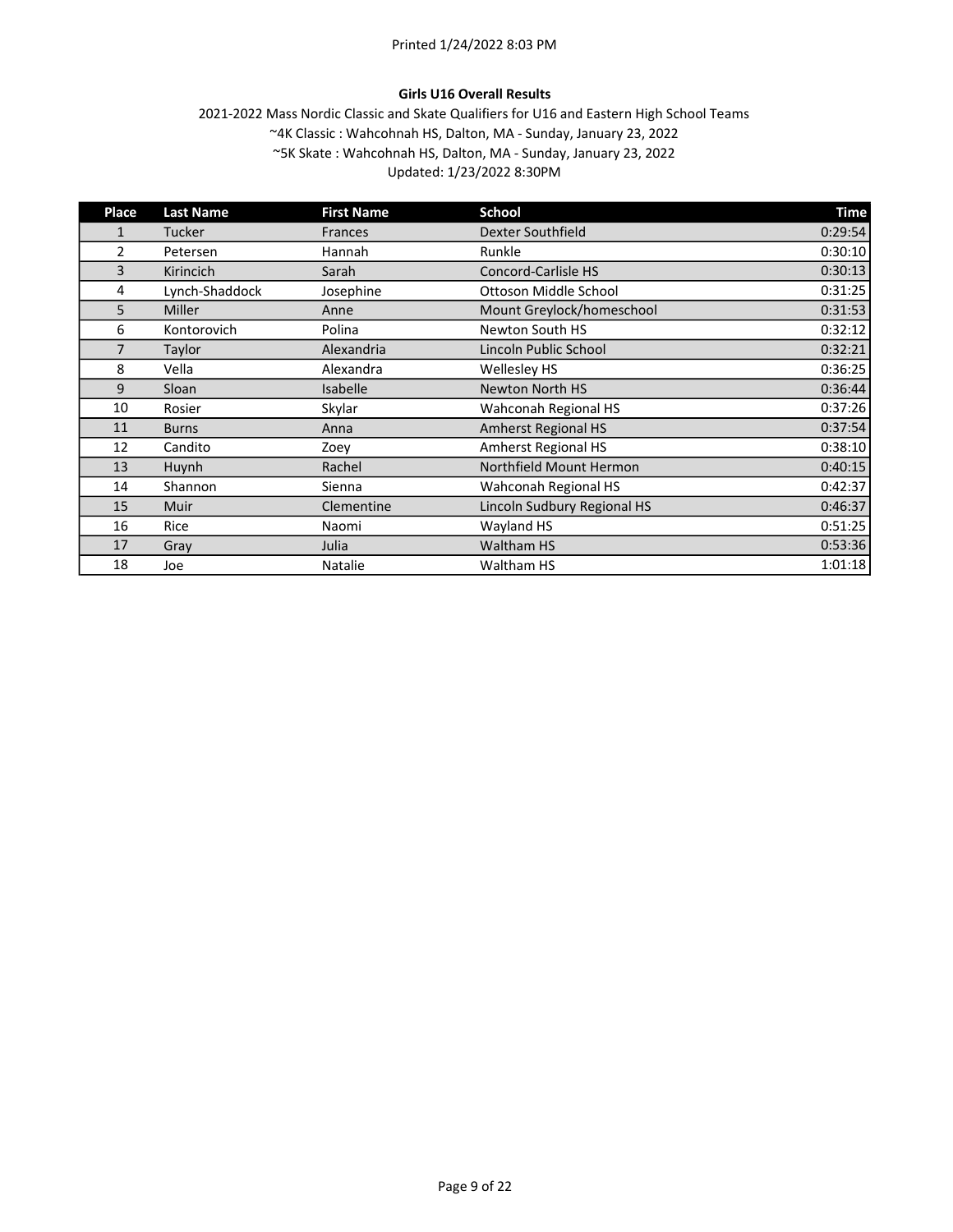# 2022 Girls Mass Nordic EHS Team

# Name School

Abigail Stathis Wellesley HS Aidan Burns Lenox Memorial Middle and HS Anna Wardle Lexington HS Anne Miller Mount Greylock/homeschool Celeste DiLeo Northfield Mount Herman Clara Lake Newton North HS Clara Roth Belmont HS Eleanor Meunier Hampshire Regional HS Ella Wozek Waltham HS Emily Appleby Lincoln Sudbury Regional HS Evelyn Walton Buckingham Browne & Nichols School Francesca Kitch Belmont HS Francisca Feist Concord-Carlisle HS Grace Elliot Lenox Memorial Middle and HS Hollin Keyser-Parker Northfield Mount Hermon Isabella Synnestvedt Concord-Carlisle HS Isabelle Lee Wellesley HS Lillie Salgado Newton North HS Mary Elliot **Lenox Memorial Middle and HS** Medeja Rudzinskaite Lenox Memorial Middle and HS Mirra Payson Lexington HS Polina Kontorovich Newton South HS Sarah Kirincich Concord-Carlisle HS Sofia Scirica Wellesley HS

# 2022 Girls Mass Nordic EHS Team Alternates

| <b>Name</b>        | <b>School</b>         |
|--------------------|-----------------------|
| Anna Carlson       | <b>Natick HS</b>      |
| Kala Garrido       | Hampshire Regional HS |
| Katie Pohlig       | Concord-Carlisle HS   |
| Nicole Mayer       | Dover Sherborn        |
| Olivia Langenheim  | Wahconah Regional HS  |
| Sylvie Mahon-Moore | Hampshire Regional HS |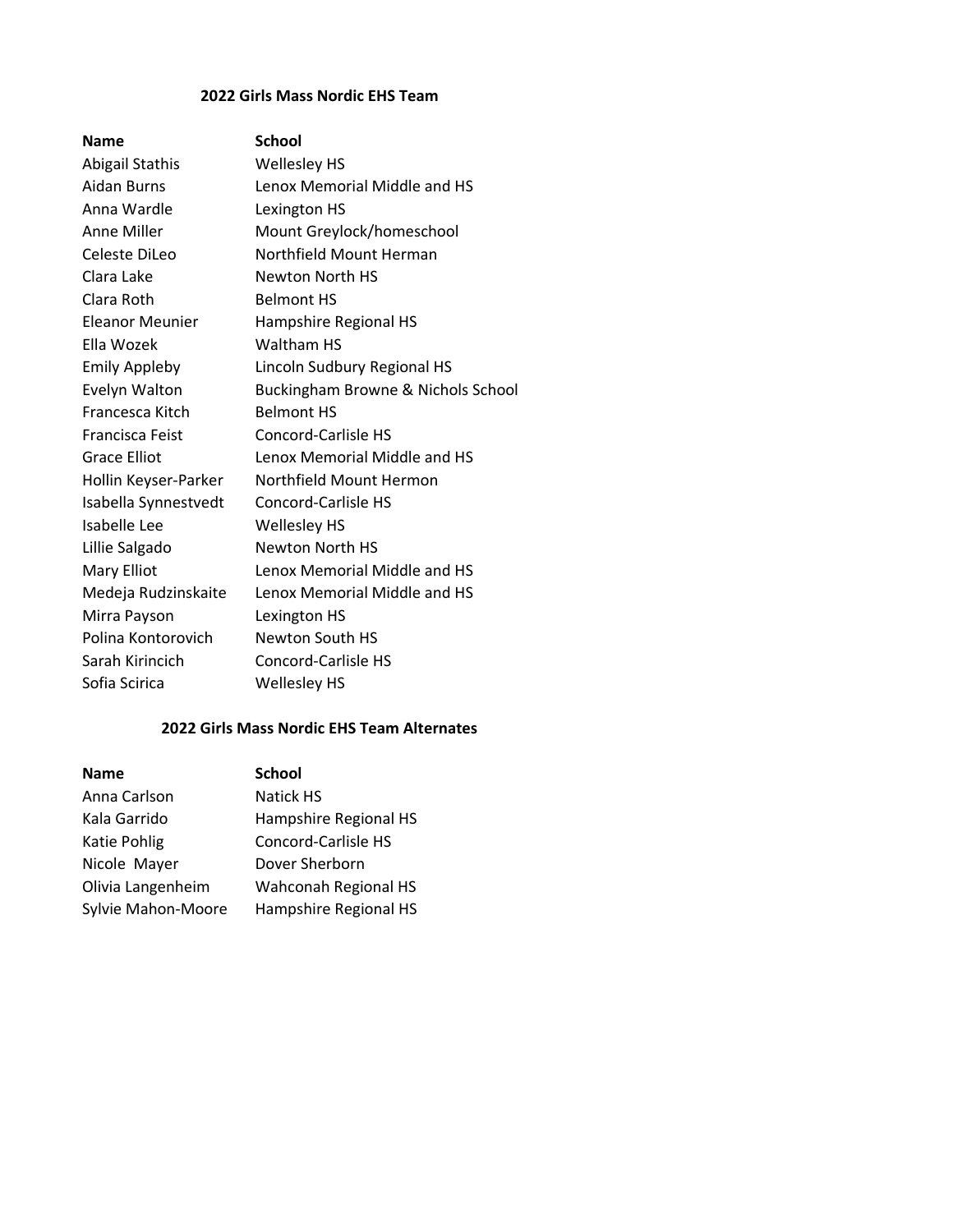# 2022 Girls Mass Nordic U16 Team

| <b>Name</b>              | <b>School</b>               |
|--------------------------|-----------------------------|
| Alexandra Vella          | Wellesley HS                |
| Alexandria Taylor        | Lincoln Public School       |
| Anna Burns               | <b>Amherst Regional HS</b>  |
| Anne Miller              | Mount Greylock/homeschool   |
| <b>Clementine Muir</b>   | Lincoln Sudbury Regional HS |
| <b>Frances Tucker</b>    | Dexter Southfield           |
| Hannah Petersen          | Runkle                      |
| Isabelle Sloan           | Newton North HS             |
| Josephine Lynch-Shaddock | Ottoson Middle School       |
| Julia Gray               | Waltham HS                  |
| Lily McDermott           | Mount Greylock Regional HS  |
| <b>Maddie Cronin</b>     | Dover Sherborn              |
| Naomi Rice               | Wayland HS                  |
| Natalie Joe              | Waltham HS                  |
| Polina Kontorovich       | <b>Newton South HS</b>      |
| Rachel Huynh             | Northfield Mount Hermon     |
| Sarah Kirincich          | Concord-Carlisle HS         |
| Sienna Shannon           | Wahconah Regional HS        |
| Skylar Rosier            | Wahconah Regional HS        |
| Vienna Mahar             | <b>Wahconah Regional HS</b> |
| Zoey Candito             | <b>Amherst Regional HS</b>  |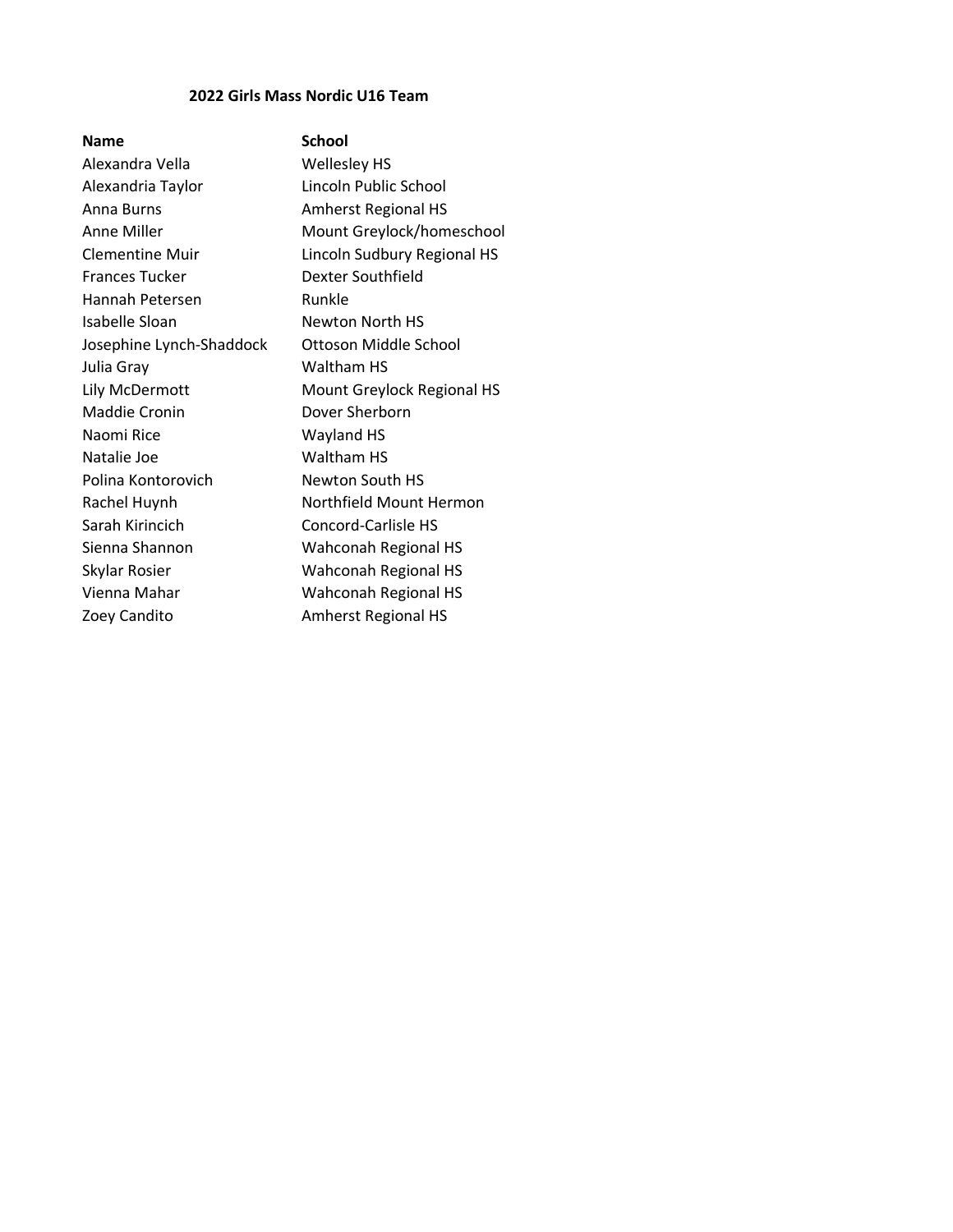# Boys Classic Results

| Place          | <b>Last Name</b>     | <b>First Name</b> | <b>School</b>                      | <b>Time</b> |
|----------------|----------------------|-------------------|------------------------------------|-------------|
| $\mathbf{1}$   | Doughty              | Nathan            | Lincoln Sudbury Regional HS        | 0:11:04     |
| $\overline{2}$ | Gallaudet            | Sam               | Phillips Academy Andover           | 0:11:11     |
| 3              | <b>Brenner</b>       | lan               | Newton South HS                    | 0:11:25     |
| 4              | McDermott            | Quinn             | Mount Greylock Regional HS         | 0:11:27     |
| 5              | Currie               | Sam               | <b>Littleton HS</b>                | 0:11:34     |
| 6              | Daly                 | Lucas             | Waltham HS                         | 0:11:36     |
| $\overline{7}$ | Levesque             | Justin            | <b>Hoosac Valley HS</b>            | 0:11:42     |
| 8              | Scopinich-Burgel     | Alexander         | <b>Concord Carlisle HS</b>         | 0:11:48     |
| 9              | swabey               | Oliver            | Mount Greylock Regional HS         | 0:11:49     |
| 10             | Savitsky             | Foster            | Mount Greylock Regional HS         | 0:11:55     |
| 11             | walton               | william           | <b>Belmont Hill School</b>         | 0:12:18     |
| 12             | Sanders              | Fritz             | Wahconah Regional HS               | 0:12:21     |
| 13             | Murphy               | <b>Teague</b>     | Mount Greylock Regional HS         | 0:12:28     |
| 14             | de Saint Phalle      | Remy              | Phillips Academy Andover           | 0:12:38     |
| 15             | Sylvester            | Zane              | Northfield Mount Hermon            | 0:12:39     |
| 16             | <b>Bakija</b>        | Jude              | Mount Greylock Regional HS         | 0:12:43     |
| 17             | Leger                | <b>Thomas</b>     | Lenox Memorial Middle and HS       | 0:12:48     |
| 18             | <b>Scirica</b>       | Luca              | Wellesley HS                       | 0:12:50     |
| 19             | Marinell             | Olin              | Chenery Middle School              | 0:12:50     |
| 20             | Rife                 | Jared             | <b>Belmont HS</b>                  | 0:12:52     |
| 21             | Rogers               | Declan            | Mount Greylock Regional HS         | 0:12:53     |
| 22             | Chung                | Gregory           | Wellesley HS                       | 0:12:54     |
| 23             | Carter               | Jonah             | <b>Concord Carlisle HS</b>         | 0:12:54     |
| 24             | Krieger              | Andrew            | Acton-Boxborough Regional HS       | 0:12:56     |
| 25             | Lublin               | <b>Bryce</b>      | <b>Concord Carlisle HS</b>         | 0:12:59     |
| 26             | <b>Butler</b>        | Ethan             | Arlington HS                       | 0:13:00     |
| 27             | Finlayson Johnecheck | Mori              | <b>Arlington HS</b>                | 0:13:00     |
| 28             | Woodruff             | Samuel            | Amherst Regional Middle School     | 0:13:02     |
| 29             | <b>Brenner</b>       | Levin             | Newton South HS                    | 0:13:06     |
| 30             | Fernandez            | Milo              | Weston HS                          | 0:13:12     |
| 31             | Andersen             | <b>Brennan</b>    | Wahconah Regional HS               | 0:13:19     |
| 32             | Narvaez              | Adrian            | Wayland HS                         | 0:13:21     |
| 33             | Cavalieros           | Gil               | Buckingham Browne & Nichols School | 0:13:22     |
| 34             | Collins-Knapp        | Calvin            | Acera School                       | 0:13:26     |
| 35             | Martin               | Dashiell          | Oak Hill Middle School             | 0:13:28     |
| 36             | Manchek              | Owen              | Waltham HS                         | 0:13:38     |
| 37             | Sakakeeny            | Liam              | Newton South HS                    | 0:13:41     |
| 38             | Miller               | Nathan            | Wahconah Regional HS               | 0:13:46     |
| 39             | cogill               | Sid               | Dedham Middle School               | 0:13:51     |
| 40             | Holzapfel            | Ezra              | Mount Greylock Regional HS         | 0:13:59     |
| 41             | Merritt              | <b>Tyler</b>      | <b>Wellesley HS</b>                | 0:14:05     |
| 42             | Garcia               | Aidan             | Wahconah Regional HS               | 0:14:07     |
| 43             | Gladu                | Riley             | Wahconah Regional HS               | 0:14:11     |
| 44             | Stroud               | Knowl             | Mount Greylock Regional HS         | 0:14:12     |
| 45             | Gauthier             | Vincent           | Mohawk Trail Regional HS           | 0:14:13     |
| 46             | Narvaez              | Daniel            | Wayland HS                         | 0:14:14     |
| 47             | Langenhagen          | Holden            | Weston HS                          | 0:14:20     |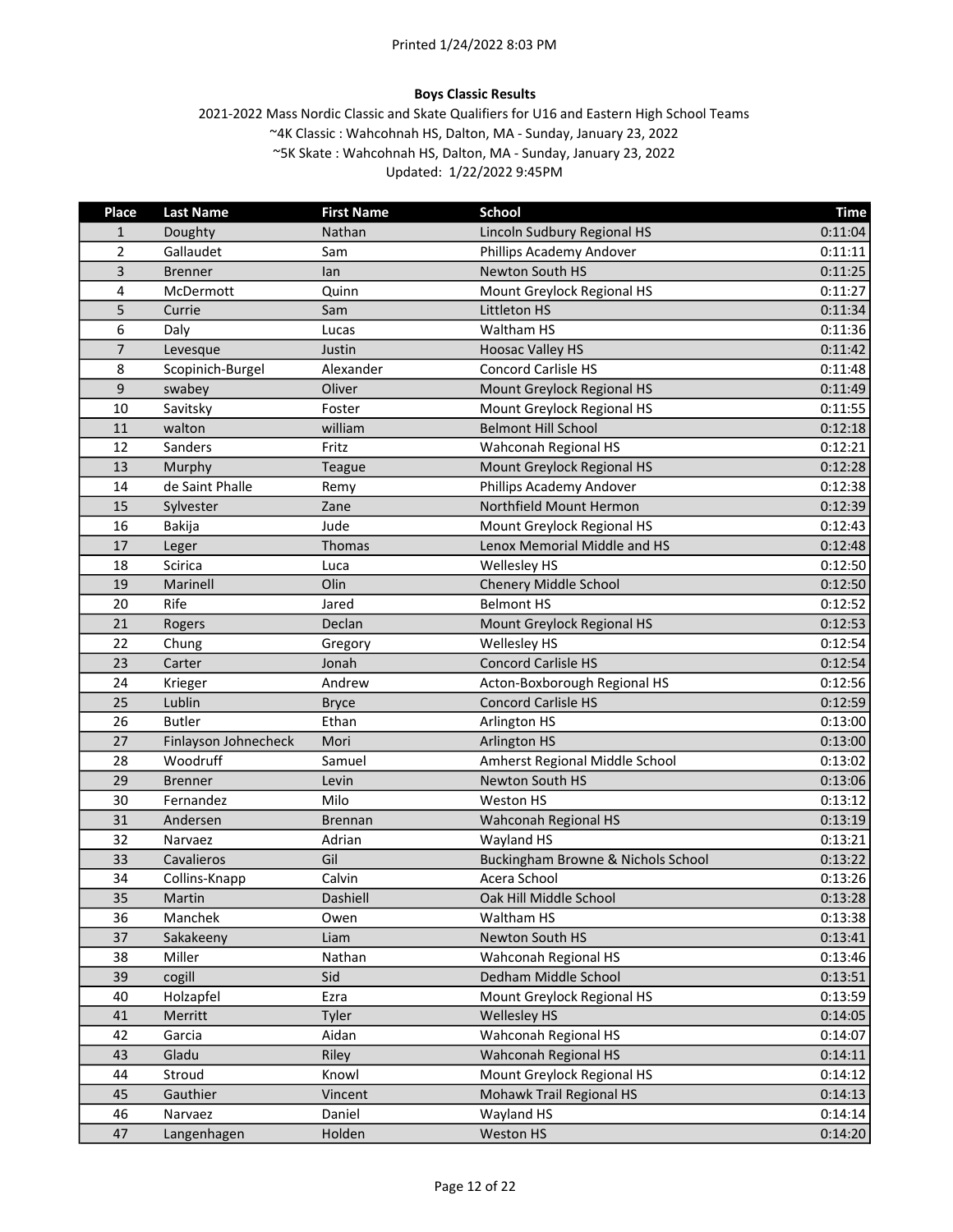# Boys Classic Results

| Place      | <b>Last Name</b> | <b>First Name</b> | <b>School</b>                     | <b>Time</b> |
|------------|------------------|-------------------|-----------------------------------|-------------|
| 48         | Verghese         | Rowan             | <b>Natick HS</b>                  | 0:14:21     |
| 49         | Ames             | Benjamin          | Lenox Memorial Middle and HS      | 0:14:23     |
| 50         | Bonniwell        | Luke              | <b>Wellesley HS</b>               | 0:14:35     |
| 51         | Rogers           | Penn              | <b>Concord Carlisle HS</b>        | 0:14:41     |
| 52         | Fernandez-Tai    | Oliver            | <b>Newton North HS</b>            | 0:14:55     |
| 53         | Duma             | Scott             | Wahconah Regional HS              | 0:15:02     |
| 54         | Cleary           | Lukas             | St John's Prep in Danvers         | 0:15:04     |
| 55         | Rakov            | <b>Miles</b>      | <b>Brookline HS</b>               | 0:15:12     |
| 56         | Lake             | James             | <b>Bigelow Middle School</b>      | 0:15:14     |
| 57         | Scholz           | David             | <b>Hoosac Valley HS</b>           | 0:15:17     |
| 58         | Egan             | Dewie             | Berkshire school                  | 0:15:23     |
| 59         | Kvalsvik         | <b>Matias</b>     | Acton-Boxborough Regional HS      | 0:15:23     |
| 60         | <b>Bjerke</b>    | <b>Marcus</b>     | <b>Concord Carlisle HS</b>        | 0:15:24     |
| 61         | Wightman         | Michael           | <b>Wayland HS</b>                 | 0:15:38     |
| 62         | Bury             | Lukas             | Acton-Boxborough Regional HS      | 0:15:47     |
| 63         | Niswonger        | Augustus          | Hampshire Regional Middle School  | 0:15:47     |
| 64         | Williams         | West              | Hampshire Regional HS             | 0:16:14     |
| 65         | Wong             | Liam              | <b>Wayland HS</b>                 | 0:16:17     |
| 66         | Marriott         | Peter             | Waltham HS                        | 0:16:18     |
| 67         | Ames             | Owen              | Lenox Memorial Middle and HS      | 0:16:20     |
| 68         | Caddoo           | Benjamin          | Wayland HS                        | 0:16:21     |
| 69         | Singer           | Zeke              | Mount Greylock Regional HS        | 0:16:44     |
| 70         | Jay              | Tully             | Wayland HS                        | 0:16:45     |
| 71         | Shin             | Simon             | Mount Greylock Regional HS        | 0:16:47     |
| 72         | Creavin          | Thomas            | Wayland HS                        | 0:17:13     |
| 73         | Tucker           | Owen              | Nessacus Regional Middle School   | 0:17:17     |
| 74         | Morris           | Will              | Wayland HS                        | 0:17:18     |
| 75         | Sieving          | <b>Martin</b>     | <b>Waltham HS</b>                 | 0:17:30     |
| <b>DNS</b> | Song-Weiss       | Kaden             | Cambridge Rindge and Latin School | <b>DNS</b>  |
| <b>DNS</b> | TesZler          | Theo              | <b>Newton North HS</b>            | <b>DNS</b>  |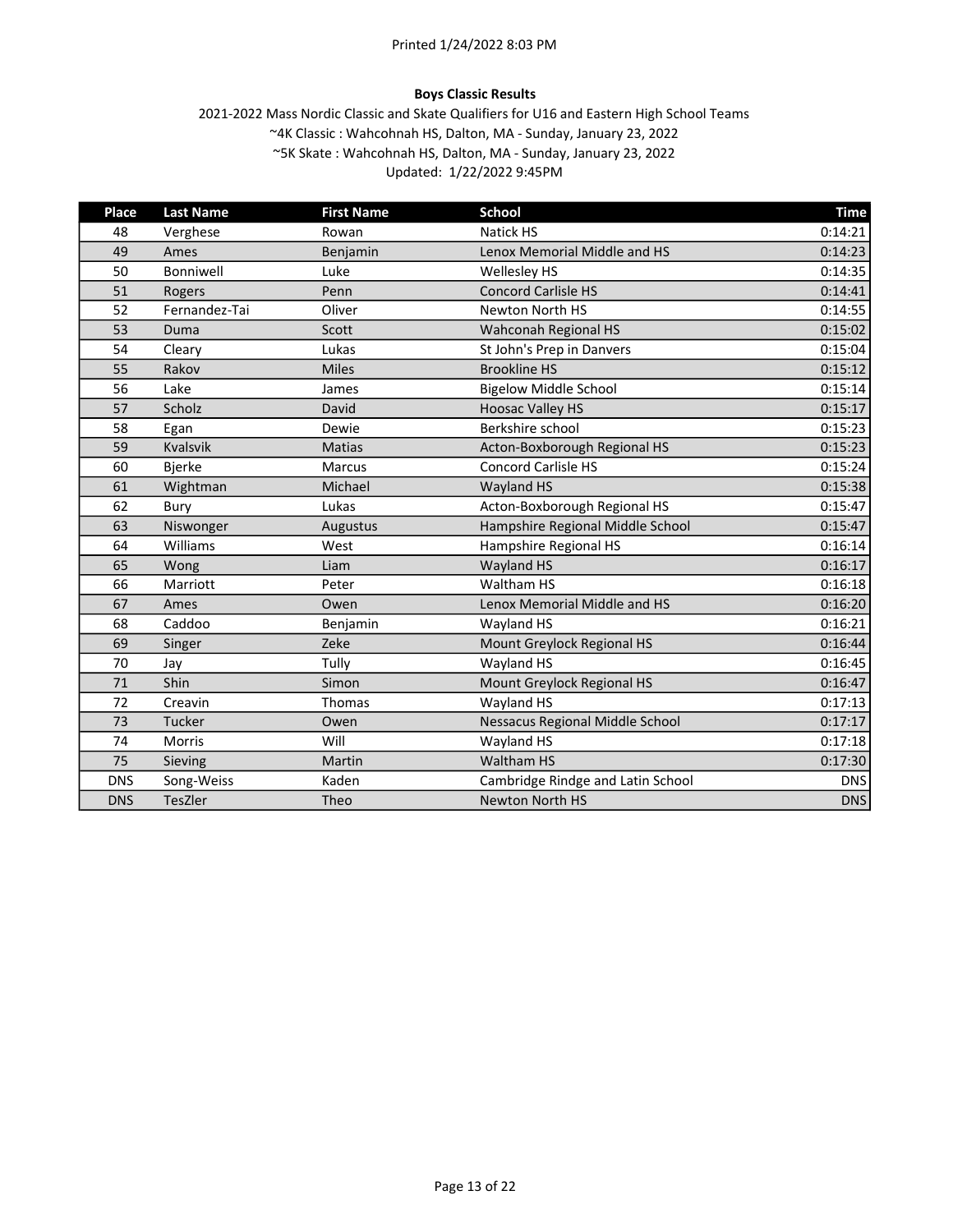#### Boys Skate Results

| Place          | <b>Last Name</b>     | <b>First Name</b> | <b>School</b>                      | <b>Time</b> |
|----------------|----------------------|-------------------|------------------------------------|-------------|
| $\mathbf{1}$   | McDermott            | Quinn             | Mount Greylock Regional HS         | 0:12:44     |
| $\overline{2}$ | Gallaudet            | Sam               | Phillips Academy Andover           | 0:12:45     |
| 3              | Daly                 | Lucas             | Waltham HS                         | 0:13:04     |
| $\overline{4}$ | Savitsky             | Foster            | Mount Greylock Regional HS         | 0:13:26     |
| 5              | Levesque             | Justin            | <b>Hoosac Valley HS</b>            | 0:13:30     |
| 6              | Doughty              | Nathan            | Lincoln Sudbury Regional HS        | 0:13:34     |
| $\overline{7}$ | swabey               | Oliver            | Mount Greylock Regional HS         | 0:13:40     |
| 8              | Currie               | Sam               | Littleton HS                       | 0:13:43     |
| 9              | <b>Brenner</b>       | lan               | Newton South HS                    | 0:13:46     |
| 10             | Scopinich-Burgel     | Alexander         | <b>Concord Carlisle HS</b>         | 0:13:59     |
| 11             | Sanders              | Fritz             | Wahconah Regional HS               | 0:13:59     |
| 12             | Krieger              | Andrew            | Acton-Boxborough Regional HS       | 0:14:00     |
| 13             | Finlayson Johnecheck | Mori              | <b>Arlington HS</b>                | 0:14:09     |
| 14             | Murphy               | Teague            | Mount Greylock Regional HS         | 0:14:11     |
| 15             | walton               | william           | <b>Belmont Hill School</b>         | 0:14:13     |
| 16             | Carter               | Jonah             | <b>Concord Carlisle HS</b>         | 0:14:15     |
| 17             | <b>Bakija</b>        | Jude              | Mount Greylock Regional HS         | 0:14:25     |
| 18             | Scirica              | Luca              | Wellesley HS                       | 0:14:29     |
| 19             | Rife                 | Jared             | <b>Belmont HS</b>                  | 0:14:31     |
| 20             | Lublin               | <b>Bryce</b>      | <b>Concord Carlisle HS</b>         | 0:14:35     |
| 21             | Leger                | Thomas            | Lenox Memorial Middle and HS       | 0:14:35     |
| 22             | Chung                | Gregory           | Wellesley HS                       | 0:14:42     |
| 23             | <b>Butler</b>        | Ethan             | <b>Arlington HS</b>                | 0:14:43     |
| 24             | <b>Brenner</b>       | Levin             | Newton South HS                    | 0:14:45     |
| 25             | de Saint Phalle      | Remy              | Phillips Academy Andover           | 0:14:45     |
| 26             | Sylvester            | Zane              | Northfield Mount Hermon            | 0:14:47     |
| 27             | Woodruff             | Samuel            | Amherst Regional Middle School     | 0:14:57     |
| 28             | Sakakeeny            | Liam              | Newton South HS                    | 0:14:57     |
| 29             | Langenhagen          | Holden            | <b>Weston HS</b>                   | 0:14:59     |
| 30             | Andersen             | <b>Brennan</b>    | Wahconah Regional HS               | 0:15:04     |
| 31             | Rogers               | Declan            | Mount Greylock Regional HS         | 0:15:15     |
| 32             | Martin               | Dashiell          | Oak Hill Middle School             | 0:15:19     |
| 33             | Narvaez              | Adrian            | Wayland HS                         | 0:15:19     |
| 34             | Duma                 | Scott             | Wahconah Regional HS               | 0:15:24     |
| 35             | Marinell             | Olin              | Chenery Middle School              | 0:15:28     |
| 36             | Garcia               | Aidan             | Wahconah Regional HS               | 0:15:32     |
| 37             | Gladu                | Riley             | Wahconah Regional HS               | 0:15:35     |
| 38             | Fernandez            | Milo              | Weston HS                          | 0:15:40     |
| 39             | Collins-Knapp        | Calvin            | Acera School                       | 0:15:42     |
| 40             | Manchek              | Owen              | Waltham HS                         | 0:15:45     |
| 41             | Narvaez              | Daniel            | Wayland HS                         | 0:15:46     |
| 42             | Cavalieros           | Gil               | Buckingham Browne & Nichols School | 0:15:47     |
| 43             | Stroud               | Knowl             | Mount Greylock Regional HS         | 0:15:50     |
| 44             | Ames                 | Benjamin          | Lenox Memorial Middle and HS       | 0:15:52     |
| 45             | Fernandez-Tai        | Oliver            | Newton North HS                    | 0:15:53     |
| 46             | Verghese             | Rowan             | Natick HS                          | 0:15:55     |
| 47             | Merritt              | Tyler             | <b>Wellesley HS</b>                | 0:16:03     |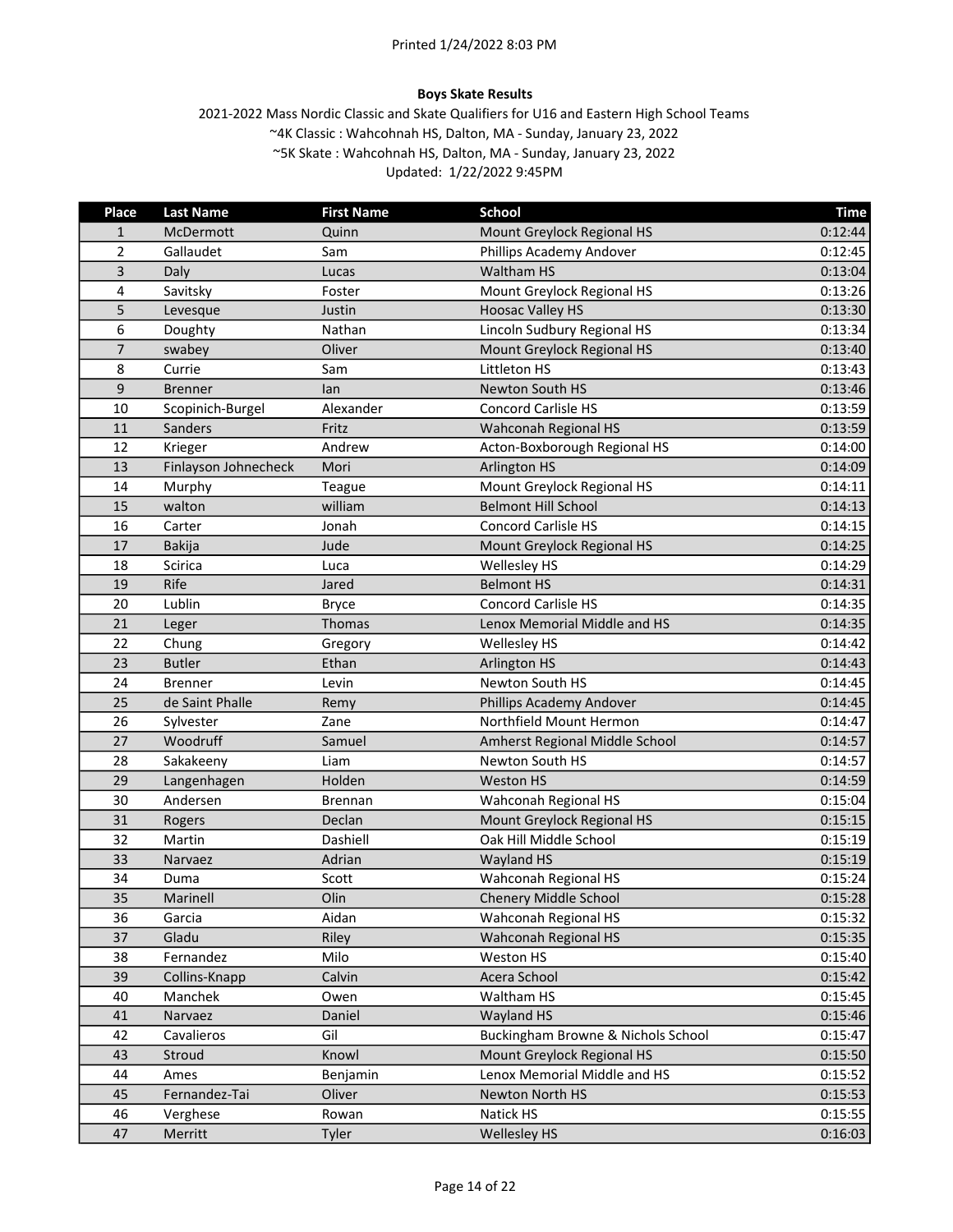#### Boys Skate Results

| <b>Place</b> | <b>Last Name</b> | <b>First Name</b> | <b>School</b>                          | <b>Time</b> |
|--------------|------------------|-------------------|----------------------------------------|-------------|
| 48           | cogill           | Sid               | Dedham Middle School                   | 0:16:05     |
| 49           | Miller           | Nathan            | Wahconah Regional HS                   | 0:16:06     |
| 50           | Bury             | Lukas             | Acton-Boxborough Regional HS           | 0:16:06     |
| 51           | Egan             | Dewie             | Berkshire school                       | 0:16:08     |
| 52           | Bonniwell        | Luke              | Wellesley HS                           | 0:16:12     |
| 53           | <b>Morris</b>    | Will              | Wayland HS                             | 0:16:16     |
| 54           | Holzapfel        | Ezra              | Mount Greylock Regional HS             | 0:16:22     |
| 55           | Marriott         | Peter             | <b>Waltham HS</b>                      | 0:16:42     |
| 56           | Gauthier         | Vincent           | Mohawk Trail Regional HS               | 0:16:43     |
| 57           | Cleary           | Lukas             | St John's Prep in Danvers              | 0:16:45     |
| 58           | Kvalsvik         | <b>Matias</b>     | Acton-Boxborough Regional HS           | 0:16:48     |
| 59           | Rakov            | <b>Miles</b>      | <b>Brookline HS</b>                    | 0:16:49     |
| 60           | Shin             | Simon             | Mount Greylock Regional HS             | 0:16:56     |
| 61           | Rogers           | Penn              | <b>Concord Carlisle HS</b>             | 0:16:59     |
| 62           | Song-Weiss       | Kaden             | Cambridge Rindge and Latin School      | 0:16:59     |
| 63           | Tucker           | Owen              | <b>Nessacus Regional Middle School</b> | 0:17:01     |
| 64           | Scholz           | David             | <b>Hoosac Valley HS</b>                | 0:17:02     |
| 65           | Wightman         | Michael           | <b>Wayland HS</b>                      | 0:17:11     |
| 66           | Williams         | West              | Hampshire Regional HS                  | 0:17:14     |
| 67           | Wong             | Liam              | Wayland HS                             | 0:17:17     |
| 68           | Sieving          | Martin            | Waltham HS                             | 0:17:29     |
| 69           | <b>Bjerke</b>    | <b>Marcus</b>     | <b>Concord Carlisle HS</b>             | 0:17:44     |
| 70           | Lake             | James             | <b>Bigelow Middle School</b>           | 0:17:47     |
| 71           | Niswonger        | Augustus          | Hampshire Regional Middle School       | 0:17:48     |
| 72           | Caddoo           | Benjamin          | Wayland HS                             | 0:17:55     |
| 73           | Creavin          | Thomas            | <b>Wayland HS</b>                      | 0:17:59     |
| 74           | Jay              | Tully             | Wayland HS                             | 0:18:01     |
| 75           | Ames             | Owen              | Lenox Memorial Middle and HS           | 0:18:30     |
| 76           | Singer           | Zeke              | Mount Greylock Regional HS             | 0:19:01     |
| <b>DNS</b>   | TesZler          | Theo              | <b>Newton North HS</b>                 | <b>DNS</b>  |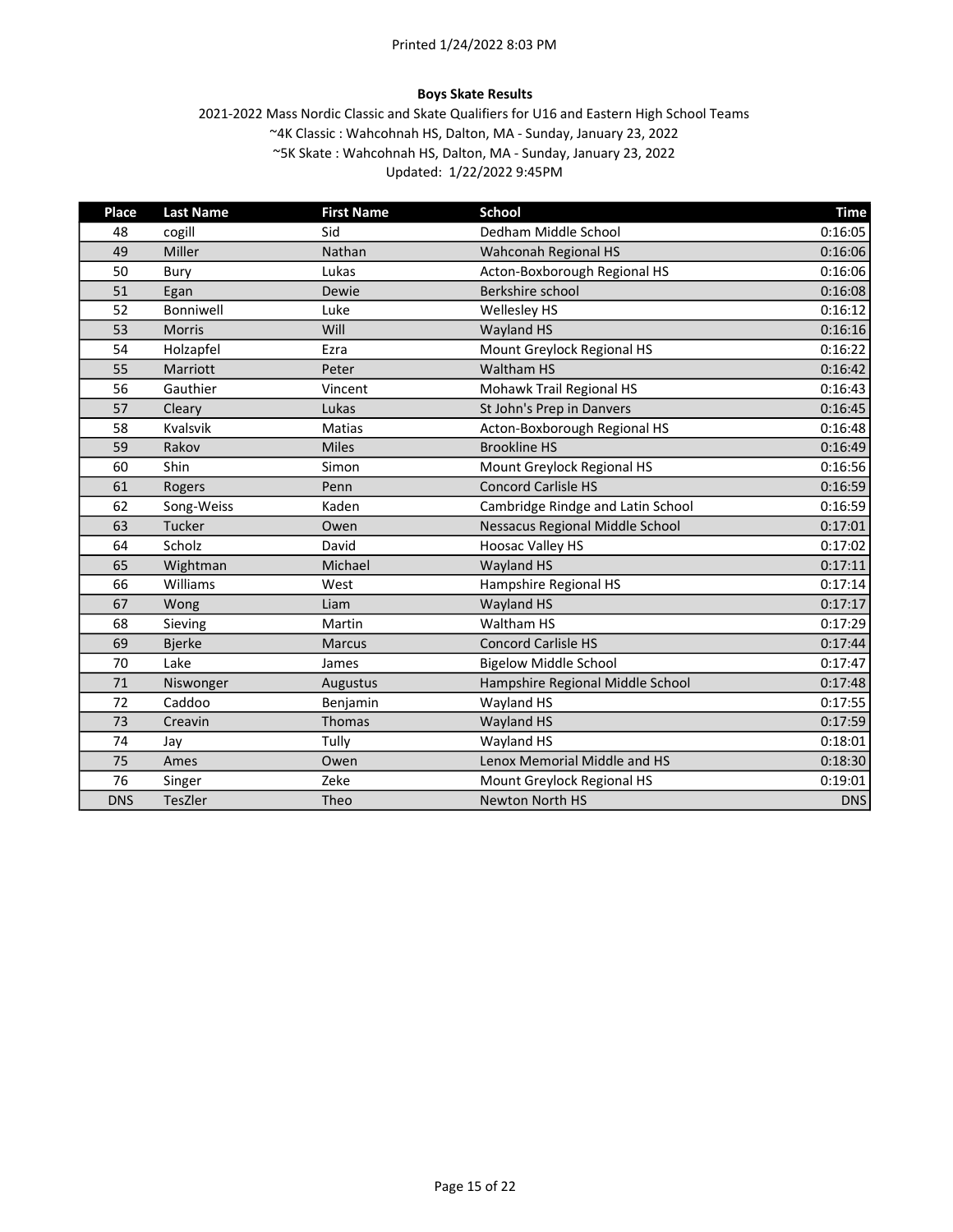#### Boys Overall Results

| $\mathbf{1}$<br>Gallaudet<br>Phillips Academy Andover<br>0:12:45<br>0:11:11<br>0:23:56<br>Sam<br>$\overline{2}$<br>McDermott<br>Quinn<br>Mount Greylock Regional HS<br>0:12:44<br>0:11:27<br>0:24:10<br>3<br>Nathan<br>Lincoln Sudbury Regional HS<br>0:13:34<br>0:11:04<br>0:24:37<br>Doughty<br>4<br>Daly<br>Lucas<br>Waltham HS<br>0:13:04<br>0:11:36<br>0:24:40<br>5<br>0:25:10<br><b>Brenner</b><br>lan<br>Newton South HS<br>0:13:46<br>0:11:25<br>0:25:12<br>6<br><b>Hoosac Valley HS</b><br>0:13:30<br>0:11:42<br>Levesque<br>Justin<br>$\overline{7}$<br>Littleton HS<br>Currie<br>Sam<br>0:13:43<br>0:11:34<br>0:25:17<br>8<br>0:11:55<br>0:25:21<br>Savitsky<br>Foster<br>Mount Greylock Regional HS<br>0:13:26<br>$9\,$<br>Oliver<br>0:25:29<br>Mount Greylock Regional HS<br>0:13:40<br>0:11:49<br>swabey<br>10<br><b>Concord Carlisle HS</b><br>0:13:59<br>0:11:48<br>0:25:46<br>Scopinich-Burgel<br>Alexander<br>Fritz<br>11<br>Sanders<br>Wahconah Regional HS<br>0:13:59<br>0:12:21<br>0:26:20<br>william<br>12<br>walton<br><b>Belmont Hill School</b><br>0:14:13<br>0:12:18<br>0:26:32<br>13<br>0:12:28<br>0:26:40<br>Mount Greylock Regional HS<br>0:14:11<br>Murphy<br>Teague<br>14<br>Acton-Boxborough Regional HS<br>0:12:56<br>0:26:56<br>Andrew<br>0:14:00<br>Krieger<br>15<br>Jude<br>0:14:25<br>0:12:43<br><b>Bakija</b><br>Mount Greylock Regional HS<br>0:27:08<br>16<br>Carter<br>Jonah<br>Concord Carlisle HS<br>0:12:54<br>0:27:09<br>0:14:15<br>17<br>0:27:10<br>Finlayson Johnecheck<br>Mori<br><b>Arlington HS</b><br>0:14:09<br>0:13:00<br>18<br>Scirica<br><b>Wellesley HS</b><br>0:14:29<br>0:12:50<br>0:27:19<br>Luca<br>Rife<br>19<br>Jared<br><b>Belmont HS</b><br>0:14:31<br>0:12:52<br>0:27:23<br>20<br>Thomas<br>Lenox Memorial Middle and HS<br>0:14:35<br>0:12:48<br>0:27:23<br>Leger<br>21<br>de Saint Phalle<br>0:14:45<br>0:12:38<br>0:27:23<br>Remy<br>Phillips Academy Andover<br>22<br>Sylvester<br>Zane<br>Northfield Mount Hermon<br>0:14:47<br>0:12:39<br>0:27:26<br>23<br>Lublin<br><b>Concord Carlisle HS</b><br>0:14:35<br>0:12:59<br>0:27:34<br><b>Bryce</b><br>0:27:36<br>24<br>Chung<br>0:14:42<br>0:12:54<br>Gregory<br><b>Wellesley HS</b><br>25<br>0:27:43<br><b>Butler</b><br>Ethan<br><b>Arlington HS</b><br>0:14:43<br>0:13:00<br>26<br><b>Brenner</b><br>Levin<br>Newton South HS<br>0:14:45<br>0:13:06<br>0:27:51<br>28<br>Declan<br>Mount Greylock Regional HS<br>0:14:57<br>0:13:02<br>0:28:08<br>Rogers<br>30<br>0:28:24<br>Andersen<br>Wahconah Regional HS<br>0:15:15<br>0:12:53<br><b>Brennan</b><br>31<br>Sakakeeny<br>Newton South HS<br>0:15:28<br>0:12:50<br>0:28:39<br>Liam<br>32<br>Narvaez<br>Adrian<br>Wayland HS<br>0:13:19<br>0:28:40<br>0:15:04<br>27<br>Woodruff<br>0:13:41<br>Samuel<br>Amherst Regional Middle School<br>0:14:57<br>0:27:59<br>29<br>0:28:19<br>Marinell<br>Olin<br>Chenery Middle School<br>0:15:19<br>0:13:21<br>33<br>Dashiell<br>Oak Hill Middle School<br>0:15:19<br>0:13:28<br>Martin<br>0:28:48<br>34<br>Milo<br>Weston HS<br>0:15:40<br>0:13:12<br>0:28:52<br>Fernandez<br>35<br>0:15:42<br>0:13:26<br>0:29:09<br>Calvin<br>Acera School<br>Collins-Knapp<br>Gil<br>35<br>0:15:47<br>0:13:22<br>0:29:09<br>Buckingham Browne & Nichols School<br>Cavalieros<br>37<br>Holden<br>0:29:19<br><b>Weston HS</b><br>0:14:59<br>0:14:20<br>Langenhagen<br>38<br>0:15:45<br>0:13:38<br>0:29:22<br>Manchek<br>Owen<br>Waltham HS<br>39<br>Aidan<br>0:29:39<br>Garcia<br>Wahconah Regional HS<br>0:15:32<br>0:14:07<br>40<br>Gladu<br>0:15:35<br>0:29:45<br>Riley<br>Wahconah Regional HS<br>0:14:11<br>41<br>Miller<br>Nathan<br>Wahconah Regional HS<br>0:16:06<br>0:13:46<br>0:29:52<br>42<br>Sid<br>0:29:57<br>cogill<br>Dedham Middle School<br>0:16:05<br>0:13:51<br>Caddoo<br>Wayland HS<br>0:15:46<br>0:14:14<br>0:34:15<br>69<br>Benjamin<br>44<br>Stroud<br>Knowl<br>Mount Greylock Regional HS<br>0:15:50<br>0:14:12<br>0:30:02<br>Merritt<br><b>Wellesley HS</b><br>45<br><b>Tyler</b><br>0:16:03<br>0:14:05<br>0:30:07<br>46<br>Lenox Memorial Middle and HS<br>0:15:52<br>0:30:15<br>Ames<br>Benjamin<br>0:14:23<br>47<br>Verghese<br>Natick HS<br>0:15:55<br>0:30:17<br>0:14:21<br>Rowan<br>Mount Greylock Regional HS<br>Holzapfel<br>0:16:22<br>0:13:59<br>0:30:22<br>48<br>Ezra<br>49<br>Duma<br><b>Wahconah Regional HS</b><br>0:15:24<br>0:15:02<br>Scott<br>0:30:26<br>50<br>Luke<br>Bonniwell<br>Wellesley HS<br>0:16:12<br>0:14:35<br>0:30:46<br>51<br>Fernandez-Tai<br>Oliver<br>Newton North HS<br>0:15:53<br>0:14:55<br>0:30:48<br>52<br>Gauthier<br>Mohawk Trail Regional HS<br>0:16:43<br>0:14:13<br>0:30:56<br>Vincent<br>53<br>Berkshire school<br>0:16:08<br>0:15:23<br>Egan<br>Dewie<br>0:31:30<br>54<br><b>Concord Carlisle HS</b><br>0:16:59<br>Rogers<br>Penn<br>0:14:41<br>0:31:40<br>55<br>Lukas<br>St John's Prep in Danvers<br>0:16:45<br>0:15:04<br>0:31:49<br>Cleary<br>56<br>Acton-Boxborough Regional HS<br>0:16:06<br>0:15:47<br>0:31:53<br>Bury<br>Lukas<br>57<br><b>Brookline HS</b><br>Rakov<br>Miles<br>0:16:49<br>0:15:12<br>0:32:01 | <b>Place</b> | <b>Last Name</b> | <b>First Name</b> | School                       | <b>Skate</b> | Classic | <b>Total</b> |
|----------------------------------------------------------------------------------------------------------------------------------------------------------------------------------------------------------------------------------------------------------------------------------------------------------------------------------------------------------------------------------------------------------------------------------------------------------------------------------------------------------------------------------------------------------------------------------------------------------------------------------------------------------------------------------------------------------------------------------------------------------------------------------------------------------------------------------------------------------------------------------------------------------------------------------------------------------------------------------------------------------------------------------------------------------------------------------------------------------------------------------------------------------------------------------------------------------------------------------------------------------------------------------------------------------------------------------------------------------------------------------------------------------------------------------------------------------------------------------------------------------------------------------------------------------------------------------------------------------------------------------------------------------------------------------------------------------------------------------------------------------------------------------------------------------------------------------------------------------------------------------------------------------------------------------------------------------------------------------------------------------------------------------------------------------------------------------------------------------------------------------------------------------------------------------------------------------------------------------------------------------------------------------------------------------------------------------------------------------------------------------------------------------------------------------------------------------------------------------------------------------------------------------------------------------------------------------------------------------------------------------------------------------------------------------------------------------------------------------------------------------------------------------------------------------------------------------------------------------------------------------------------------------------------------------------------------------------------------------------------------------------------------------------------------------------------------------------------------------------------------------------------------------------------------------------------------------------------------------------------------------------------------------------------------------------------------------------------------------------------------------------------------------------------------------------------------------------------------------------------------------------------------------------------------------------------------------------------------------------------------------------------------------------------------------------------------------------------------------------------------------------------------------------------------------------------------------------------------------------------------------------------------------------------------------------------------------------------------------------------------------------------------------------------------------------------------------------------------------------------------------------------------------------------------------------------------------------------------------------------------------------------------------------------------------------------------------------------------------------------------------------------------------------------------------------------------------------------------------------------------------------------------------------------------------------------------------------------------------------------------------------------------------------------------------------------------------------------------------------------------------------------------------------------------------------------------------------------------------------------------------------------------------------------------------------------------------------------------------------------------------------------------------------------------------------------------------------------|--------------|------------------|-------------------|------------------------------|--------------|---------|--------------|
|                                                                                                                                                                                                                                                                                                                                                                                                                                                                                                                                                                                                                                                                                                                                                                                                                                                                                                                                                                                                                                                                                                                                                                                                                                                                                                                                                                                                                                                                                                                                                                                                                                                                                                                                                                                                                                                                                                                                                                                                                                                                                                                                                                                                                                                                                                                                                                                                                                                                                                                                                                                                                                                                                                                                                                                                                                                                                                                                                                                                                                                                                                                                                                                                                                                                                                                                                                                                                                                                                                                                                                                                                                                                                                                                                                                                                                                                                                                                                                                                                                                                                                                                                                                                                                                                                                                                                                                                                                                                                                                                                                                                                                                                                                                                                                                                                                                                                                                                                                                                                                                                                              |              |                  |                   |                              |              |         |              |
|                                                                                                                                                                                                                                                                                                                                                                                                                                                                                                                                                                                                                                                                                                                                                                                                                                                                                                                                                                                                                                                                                                                                                                                                                                                                                                                                                                                                                                                                                                                                                                                                                                                                                                                                                                                                                                                                                                                                                                                                                                                                                                                                                                                                                                                                                                                                                                                                                                                                                                                                                                                                                                                                                                                                                                                                                                                                                                                                                                                                                                                                                                                                                                                                                                                                                                                                                                                                                                                                                                                                                                                                                                                                                                                                                                                                                                                                                                                                                                                                                                                                                                                                                                                                                                                                                                                                                                                                                                                                                                                                                                                                                                                                                                                                                                                                                                                                                                                                                                                                                                                                                              |              |                  |                   |                              |              |         |              |
|                                                                                                                                                                                                                                                                                                                                                                                                                                                                                                                                                                                                                                                                                                                                                                                                                                                                                                                                                                                                                                                                                                                                                                                                                                                                                                                                                                                                                                                                                                                                                                                                                                                                                                                                                                                                                                                                                                                                                                                                                                                                                                                                                                                                                                                                                                                                                                                                                                                                                                                                                                                                                                                                                                                                                                                                                                                                                                                                                                                                                                                                                                                                                                                                                                                                                                                                                                                                                                                                                                                                                                                                                                                                                                                                                                                                                                                                                                                                                                                                                                                                                                                                                                                                                                                                                                                                                                                                                                                                                                                                                                                                                                                                                                                                                                                                                                                                                                                                                                                                                                                                                              |              |                  |                   |                              |              |         |              |
|                                                                                                                                                                                                                                                                                                                                                                                                                                                                                                                                                                                                                                                                                                                                                                                                                                                                                                                                                                                                                                                                                                                                                                                                                                                                                                                                                                                                                                                                                                                                                                                                                                                                                                                                                                                                                                                                                                                                                                                                                                                                                                                                                                                                                                                                                                                                                                                                                                                                                                                                                                                                                                                                                                                                                                                                                                                                                                                                                                                                                                                                                                                                                                                                                                                                                                                                                                                                                                                                                                                                                                                                                                                                                                                                                                                                                                                                                                                                                                                                                                                                                                                                                                                                                                                                                                                                                                                                                                                                                                                                                                                                                                                                                                                                                                                                                                                                                                                                                                                                                                                                                              |              |                  |                   |                              |              |         |              |
|                                                                                                                                                                                                                                                                                                                                                                                                                                                                                                                                                                                                                                                                                                                                                                                                                                                                                                                                                                                                                                                                                                                                                                                                                                                                                                                                                                                                                                                                                                                                                                                                                                                                                                                                                                                                                                                                                                                                                                                                                                                                                                                                                                                                                                                                                                                                                                                                                                                                                                                                                                                                                                                                                                                                                                                                                                                                                                                                                                                                                                                                                                                                                                                                                                                                                                                                                                                                                                                                                                                                                                                                                                                                                                                                                                                                                                                                                                                                                                                                                                                                                                                                                                                                                                                                                                                                                                                                                                                                                                                                                                                                                                                                                                                                                                                                                                                                                                                                                                                                                                                                                              |              |                  |                   |                              |              |         |              |
|                                                                                                                                                                                                                                                                                                                                                                                                                                                                                                                                                                                                                                                                                                                                                                                                                                                                                                                                                                                                                                                                                                                                                                                                                                                                                                                                                                                                                                                                                                                                                                                                                                                                                                                                                                                                                                                                                                                                                                                                                                                                                                                                                                                                                                                                                                                                                                                                                                                                                                                                                                                                                                                                                                                                                                                                                                                                                                                                                                                                                                                                                                                                                                                                                                                                                                                                                                                                                                                                                                                                                                                                                                                                                                                                                                                                                                                                                                                                                                                                                                                                                                                                                                                                                                                                                                                                                                                                                                                                                                                                                                                                                                                                                                                                                                                                                                                                                                                                                                                                                                                                                              |              |                  |                   |                              |              |         |              |
|                                                                                                                                                                                                                                                                                                                                                                                                                                                                                                                                                                                                                                                                                                                                                                                                                                                                                                                                                                                                                                                                                                                                                                                                                                                                                                                                                                                                                                                                                                                                                                                                                                                                                                                                                                                                                                                                                                                                                                                                                                                                                                                                                                                                                                                                                                                                                                                                                                                                                                                                                                                                                                                                                                                                                                                                                                                                                                                                                                                                                                                                                                                                                                                                                                                                                                                                                                                                                                                                                                                                                                                                                                                                                                                                                                                                                                                                                                                                                                                                                                                                                                                                                                                                                                                                                                                                                                                                                                                                                                                                                                                                                                                                                                                                                                                                                                                                                                                                                                                                                                                                                              |              |                  |                   |                              |              |         |              |
|                                                                                                                                                                                                                                                                                                                                                                                                                                                                                                                                                                                                                                                                                                                                                                                                                                                                                                                                                                                                                                                                                                                                                                                                                                                                                                                                                                                                                                                                                                                                                                                                                                                                                                                                                                                                                                                                                                                                                                                                                                                                                                                                                                                                                                                                                                                                                                                                                                                                                                                                                                                                                                                                                                                                                                                                                                                                                                                                                                                                                                                                                                                                                                                                                                                                                                                                                                                                                                                                                                                                                                                                                                                                                                                                                                                                                                                                                                                                                                                                                                                                                                                                                                                                                                                                                                                                                                                                                                                                                                                                                                                                                                                                                                                                                                                                                                                                                                                                                                                                                                                                                              |              |                  |                   |                              |              |         |              |
|                                                                                                                                                                                                                                                                                                                                                                                                                                                                                                                                                                                                                                                                                                                                                                                                                                                                                                                                                                                                                                                                                                                                                                                                                                                                                                                                                                                                                                                                                                                                                                                                                                                                                                                                                                                                                                                                                                                                                                                                                                                                                                                                                                                                                                                                                                                                                                                                                                                                                                                                                                                                                                                                                                                                                                                                                                                                                                                                                                                                                                                                                                                                                                                                                                                                                                                                                                                                                                                                                                                                                                                                                                                                                                                                                                                                                                                                                                                                                                                                                                                                                                                                                                                                                                                                                                                                                                                                                                                                                                                                                                                                                                                                                                                                                                                                                                                                                                                                                                                                                                                                                              |              |                  |                   |                              |              |         |              |
|                                                                                                                                                                                                                                                                                                                                                                                                                                                                                                                                                                                                                                                                                                                                                                                                                                                                                                                                                                                                                                                                                                                                                                                                                                                                                                                                                                                                                                                                                                                                                                                                                                                                                                                                                                                                                                                                                                                                                                                                                                                                                                                                                                                                                                                                                                                                                                                                                                                                                                                                                                                                                                                                                                                                                                                                                                                                                                                                                                                                                                                                                                                                                                                                                                                                                                                                                                                                                                                                                                                                                                                                                                                                                                                                                                                                                                                                                                                                                                                                                                                                                                                                                                                                                                                                                                                                                                                                                                                                                                                                                                                                                                                                                                                                                                                                                                                                                                                                                                                                                                                                                              |              |                  |                   |                              |              |         |              |
|                                                                                                                                                                                                                                                                                                                                                                                                                                                                                                                                                                                                                                                                                                                                                                                                                                                                                                                                                                                                                                                                                                                                                                                                                                                                                                                                                                                                                                                                                                                                                                                                                                                                                                                                                                                                                                                                                                                                                                                                                                                                                                                                                                                                                                                                                                                                                                                                                                                                                                                                                                                                                                                                                                                                                                                                                                                                                                                                                                                                                                                                                                                                                                                                                                                                                                                                                                                                                                                                                                                                                                                                                                                                                                                                                                                                                                                                                                                                                                                                                                                                                                                                                                                                                                                                                                                                                                                                                                                                                                                                                                                                                                                                                                                                                                                                                                                                                                                                                                                                                                                                                              |              |                  |                   |                              |              |         |              |
|                                                                                                                                                                                                                                                                                                                                                                                                                                                                                                                                                                                                                                                                                                                                                                                                                                                                                                                                                                                                                                                                                                                                                                                                                                                                                                                                                                                                                                                                                                                                                                                                                                                                                                                                                                                                                                                                                                                                                                                                                                                                                                                                                                                                                                                                                                                                                                                                                                                                                                                                                                                                                                                                                                                                                                                                                                                                                                                                                                                                                                                                                                                                                                                                                                                                                                                                                                                                                                                                                                                                                                                                                                                                                                                                                                                                                                                                                                                                                                                                                                                                                                                                                                                                                                                                                                                                                                                                                                                                                                                                                                                                                                                                                                                                                                                                                                                                                                                                                                                                                                                                                              |              |                  |                   |                              |              |         |              |
|                                                                                                                                                                                                                                                                                                                                                                                                                                                                                                                                                                                                                                                                                                                                                                                                                                                                                                                                                                                                                                                                                                                                                                                                                                                                                                                                                                                                                                                                                                                                                                                                                                                                                                                                                                                                                                                                                                                                                                                                                                                                                                                                                                                                                                                                                                                                                                                                                                                                                                                                                                                                                                                                                                                                                                                                                                                                                                                                                                                                                                                                                                                                                                                                                                                                                                                                                                                                                                                                                                                                                                                                                                                                                                                                                                                                                                                                                                                                                                                                                                                                                                                                                                                                                                                                                                                                                                                                                                                                                                                                                                                                                                                                                                                                                                                                                                                                                                                                                                                                                                                                                              |              |                  |                   |                              |              |         |              |
|                                                                                                                                                                                                                                                                                                                                                                                                                                                                                                                                                                                                                                                                                                                                                                                                                                                                                                                                                                                                                                                                                                                                                                                                                                                                                                                                                                                                                                                                                                                                                                                                                                                                                                                                                                                                                                                                                                                                                                                                                                                                                                                                                                                                                                                                                                                                                                                                                                                                                                                                                                                                                                                                                                                                                                                                                                                                                                                                                                                                                                                                                                                                                                                                                                                                                                                                                                                                                                                                                                                                                                                                                                                                                                                                                                                                                                                                                                                                                                                                                                                                                                                                                                                                                                                                                                                                                                                                                                                                                                                                                                                                                                                                                                                                                                                                                                                                                                                                                                                                                                                                                              |              |                  |                   |                              |              |         |              |
|                                                                                                                                                                                                                                                                                                                                                                                                                                                                                                                                                                                                                                                                                                                                                                                                                                                                                                                                                                                                                                                                                                                                                                                                                                                                                                                                                                                                                                                                                                                                                                                                                                                                                                                                                                                                                                                                                                                                                                                                                                                                                                                                                                                                                                                                                                                                                                                                                                                                                                                                                                                                                                                                                                                                                                                                                                                                                                                                                                                                                                                                                                                                                                                                                                                                                                                                                                                                                                                                                                                                                                                                                                                                                                                                                                                                                                                                                                                                                                                                                                                                                                                                                                                                                                                                                                                                                                                                                                                                                                                                                                                                                                                                                                                                                                                                                                                                                                                                                                                                                                                                                              |              |                  |                   |                              |              |         |              |
|                                                                                                                                                                                                                                                                                                                                                                                                                                                                                                                                                                                                                                                                                                                                                                                                                                                                                                                                                                                                                                                                                                                                                                                                                                                                                                                                                                                                                                                                                                                                                                                                                                                                                                                                                                                                                                                                                                                                                                                                                                                                                                                                                                                                                                                                                                                                                                                                                                                                                                                                                                                                                                                                                                                                                                                                                                                                                                                                                                                                                                                                                                                                                                                                                                                                                                                                                                                                                                                                                                                                                                                                                                                                                                                                                                                                                                                                                                                                                                                                                                                                                                                                                                                                                                                                                                                                                                                                                                                                                                                                                                                                                                                                                                                                                                                                                                                                                                                                                                                                                                                                                              |              |                  |                   |                              |              |         |              |
|                                                                                                                                                                                                                                                                                                                                                                                                                                                                                                                                                                                                                                                                                                                                                                                                                                                                                                                                                                                                                                                                                                                                                                                                                                                                                                                                                                                                                                                                                                                                                                                                                                                                                                                                                                                                                                                                                                                                                                                                                                                                                                                                                                                                                                                                                                                                                                                                                                                                                                                                                                                                                                                                                                                                                                                                                                                                                                                                                                                                                                                                                                                                                                                                                                                                                                                                                                                                                                                                                                                                                                                                                                                                                                                                                                                                                                                                                                                                                                                                                                                                                                                                                                                                                                                                                                                                                                                                                                                                                                                                                                                                                                                                                                                                                                                                                                                                                                                                                                                                                                                                                              |              |                  |                   |                              |              |         |              |
|                                                                                                                                                                                                                                                                                                                                                                                                                                                                                                                                                                                                                                                                                                                                                                                                                                                                                                                                                                                                                                                                                                                                                                                                                                                                                                                                                                                                                                                                                                                                                                                                                                                                                                                                                                                                                                                                                                                                                                                                                                                                                                                                                                                                                                                                                                                                                                                                                                                                                                                                                                                                                                                                                                                                                                                                                                                                                                                                                                                                                                                                                                                                                                                                                                                                                                                                                                                                                                                                                                                                                                                                                                                                                                                                                                                                                                                                                                                                                                                                                                                                                                                                                                                                                                                                                                                                                                                                                                                                                                                                                                                                                                                                                                                                                                                                                                                                                                                                                                                                                                                                                              |              |                  |                   |                              |              |         |              |
|                                                                                                                                                                                                                                                                                                                                                                                                                                                                                                                                                                                                                                                                                                                                                                                                                                                                                                                                                                                                                                                                                                                                                                                                                                                                                                                                                                                                                                                                                                                                                                                                                                                                                                                                                                                                                                                                                                                                                                                                                                                                                                                                                                                                                                                                                                                                                                                                                                                                                                                                                                                                                                                                                                                                                                                                                                                                                                                                                                                                                                                                                                                                                                                                                                                                                                                                                                                                                                                                                                                                                                                                                                                                                                                                                                                                                                                                                                                                                                                                                                                                                                                                                                                                                                                                                                                                                                                                                                                                                                                                                                                                                                                                                                                                                                                                                                                                                                                                                                                                                                                                                              |              |                  |                   |                              |              |         |              |
|                                                                                                                                                                                                                                                                                                                                                                                                                                                                                                                                                                                                                                                                                                                                                                                                                                                                                                                                                                                                                                                                                                                                                                                                                                                                                                                                                                                                                                                                                                                                                                                                                                                                                                                                                                                                                                                                                                                                                                                                                                                                                                                                                                                                                                                                                                                                                                                                                                                                                                                                                                                                                                                                                                                                                                                                                                                                                                                                                                                                                                                                                                                                                                                                                                                                                                                                                                                                                                                                                                                                                                                                                                                                                                                                                                                                                                                                                                                                                                                                                                                                                                                                                                                                                                                                                                                                                                                                                                                                                                                                                                                                                                                                                                                                                                                                                                                                                                                                                                                                                                                                                              |              |                  |                   |                              |              |         |              |
|                                                                                                                                                                                                                                                                                                                                                                                                                                                                                                                                                                                                                                                                                                                                                                                                                                                                                                                                                                                                                                                                                                                                                                                                                                                                                                                                                                                                                                                                                                                                                                                                                                                                                                                                                                                                                                                                                                                                                                                                                                                                                                                                                                                                                                                                                                                                                                                                                                                                                                                                                                                                                                                                                                                                                                                                                                                                                                                                                                                                                                                                                                                                                                                                                                                                                                                                                                                                                                                                                                                                                                                                                                                                                                                                                                                                                                                                                                                                                                                                                                                                                                                                                                                                                                                                                                                                                                                                                                                                                                                                                                                                                                                                                                                                                                                                                                                                                                                                                                                                                                                                                              |              |                  |                   |                              |              |         |              |
|                                                                                                                                                                                                                                                                                                                                                                                                                                                                                                                                                                                                                                                                                                                                                                                                                                                                                                                                                                                                                                                                                                                                                                                                                                                                                                                                                                                                                                                                                                                                                                                                                                                                                                                                                                                                                                                                                                                                                                                                                                                                                                                                                                                                                                                                                                                                                                                                                                                                                                                                                                                                                                                                                                                                                                                                                                                                                                                                                                                                                                                                                                                                                                                                                                                                                                                                                                                                                                                                                                                                                                                                                                                                                                                                                                                                                                                                                                                                                                                                                                                                                                                                                                                                                                                                                                                                                                                                                                                                                                                                                                                                                                                                                                                                                                                                                                                                                                                                                                                                                                                                                              |              |                  |                   |                              |              |         |              |
|                                                                                                                                                                                                                                                                                                                                                                                                                                                                                                                                                                                                                                                                                                                                                                                                                                                                                                                                                                                                                                                                                                                                                                                                                                                                                                                                                                                                                                                                                                                                                                                                                                                                                                                                                                                                                                                                                                                                                                                                                                                                                                                                                                                                                                                                                                                                                                                                                                                                                                                                                                                                                                                                                                                                                                                                                                                                                                                                                                                                                                                                                                                                                                                                                                                                                                                                                                                                                                                                                                                                                                                                                                                                                                                                                                                                                                                                                                                                                                                                                                                                                                                                                                                                                                                                                                                                                                                                                                                                                                                                                                                                                                                                                                                                                                                                                                                                                                                                                                                                                                                                                              |              |                  |                   |                              |              |         |              |
|                                                                                                                                                                                                                                                                                                                                                                                                                                                                                                                                                                                                                                                                                                                                                                                                                                                                                                                                                                                                                                                                                                                                                                                                                                                                                                                                                                                                                                                                                                                                                                                                                                                                                                                                                                                                                                                                                                                                                                                                                                                                                                                                                                                                                                                                                                                                                                                                                                                                                                                                                                                                                                                                                                                                                                                                                                                                                                                                                                                                                                                                                                                                                                                                                                                                                                                                                                                                                                                                                                                                                                                                                                                                                                                                                                                                                                                                                                                                                                                                                                                                                                                                                                                                                                                                                                                                                                                                                                                                                                                                                                                                                                                                                                                                                                                                                                                                                                                                                                                                                                                                                              |              |                  |                   |                              |              |         |              |
|                                                                                                                                                                                                                                                                                                                                                                                                                                                                                                                                                                                                                                                                                                                                                                                                                                                                                                                                                                                                                                                                                                                                                                                                                                                                                                                                                                                                                                                                                                                                                                                                                                                                                                                                                                                                                                                                                                                                                                                                                                                                                                                                                                                                                                                                                                                                                                                                                                                                                                                                                                                                                                                                                                                                                                                                                                                                                                                                                                                                                                                                                                                                                                                                                                                                                                                                                                                                                                                                                                                                                                                                                                                                                                                                                                                                                                                                                                                                                                                                                                                                                                                                                                                                                                                                                                                                                                                                                                                                                                                                                                                                                                                                                                                                                                                                                                                                                                                                                                                                                                                                                              |              |                  |                   |                              |              |         |              |
|                                                                                                                                                                                                                                                                                                                                                                                                                                                                                                                                                                                                                                                                                                                                                                                                                                                                                                                                                                                                                                                                                                                                                                                                                                                                                                                                                                                                                                                                                                                                                                                                                                                                                                                                                                                                                                                                                                                                                                                                                                                                                                                                                                                                                                                                                                                                                                                                                                                                                                                                                                                                                                                                                                                                                                                                                                                                                                                                                                                                                                                                                                                                                                                                                                                                                                                                                                                                                                                                                                                                                                                                                                                                                                                                                                                                                                                                                                                                                                                                                                                                                                                                                                                                                                                                                                                                                                                                                                                                                                                                                                                                                                                                                                                                                                                                                                                                                                                                                                                                                                                                                              |              |                  |                   |                              |              |         |              |
|                                                                                                                                                                                                                                                                                                                                                                                                                                                                                                                                                                                                                                                                                                                                                                                                                                                                                                                                                                                                                                                                                                                                                                                                                                                                                                                                                                                                                                                                                                                                                                                                                                                                                                                                                                                                                                                                                                                                                                                                                                                                                                                                                                                                                                                                                                                                                                                                                                                                                                                                                                                                                                                                                                                                                                                                                                                                                                                                                                                                                                                                                                                                                                                                                                                                                                                                                                                                                                                                                                                                                                                                                                                                                                                                                                                                                                                                                                                                                                                                                                                                                                                                                                                                                                                                                                                                                                                                                                                                                                                                                                                                                                                                                                                                                                                                                                                                                                                                                                                                                                                                                              |              |                  |                   |                              |              |         |              |
|                                                                                                                                                                                                                                                                                                                                                                                                                                                                                                                                                                                                                                                                                                                                                                                                                                                                                                                                                                                                                                                                                                                                                                                                                                                                                                                                                                                                                                                                                                                                                                                                                                                                                                                                                                                                                                                                                                                                                                                                                                                                                                                                                                                                                                                                                                                                                                                                                                                                                                                                                                                                                                                                                                                                                                                                                                                                                                                                                                                                                                                                                                                                                                                                                                                                                                                                                                                                                                                                                                                                                                                                                                                                                                                                                                                                                                                                                                                                                                                                                                                                                                                                                                                                                                                                                                                                                                                                                                                                                                                                                                                                                                                                                                                                                                                                                                                                                                                                                                                                                                                                                              |              |                  |                   |                              |              |         |              |
|                                                                                                                                                                                                                                                                                                                                                                                                                                                                                                                                                                                                                                                                                                                                                                                                                                                                                                                                                                                                                                                                                                                                                                                                                                                                                                                                                                                                                                                                                                                                                                                                                                                                                                                                                                                                                                                                                                                                                                                                                                                                                                                                                                                                                                                                                                                                                                                                                                                                                                                                                                                                                                                                                                                                                                                                                                                                                                                                                                                                                                                                                                                                                                                                                                                                                                                                                                                                                                                                                                                                                                                                                                                                                                                                                                                                                                                                                                                                                                                                                                                                                                                                                                                                                                                                                                                                                                                                                                                                                                                                                                                                                                                                                                                                                                                                                                                                                                                                                                                                                                                                                              |              |                  |                   |                              |              |         |              |
|                                                                                                                                                                                                                                                                                                                                                                                                                                                                                                                                                                                                                                                                                                                                                                                                                                                                                                                                                                                                                                                                                                                                                                                                                                                                                                                                                                                                                                                                                                                                                                                                                                                                                                                                                                                                                                                                                                                                                                                                                                                                                                                                                                                                                                                                                                                                                                                                                                                                                                                                                                                                                                                                                                                                                                                                                                                                                                                                                                                                                                                                                                                                                                                                                                                                                                                                                                                                                                                                                                                                                                                                                                                                                                                                                                                                                                                                                                                                                                                                                                                                                                                                                                                                                                                                                                                                                                                                                                                                                                                                                                                                                                                                                                                                                                                                                                                                                                                                                                                                                                                                                              |              |                  |                   |                              |              |         |              |
|                                                                                                                                                                                                                                                                                                                                                                                                                                                                                                                                                                                                                                                                                                                                                                                                                                                                                                                                                                                                                                                                                                                                                                                                                                                                                                                                                                                                                                                                                                                                                                                                                                                                                                                                                                                                                                                                                                                                                                                                                                                                                                                                                                                                                                                                                                                                                                                                                                                                                                                                                                                                                                                                                                                                                                                                                                                                                                                                                                                                                                                                                                                                                                                                                                                                                                                                                                                                                                                                                                                                                                                                                                                                                                                                                                                                                                                                                                                                                                                                                                                                                                                                                                                                                                                                                                                                                                                                                                                                                                                                                                                                                                                                                                                                                                                                                                                                                                                                                                                                                                                                                              |              |                  |                   |                              |              |         |              |
|                                                                                                                                                                                                                                                                                                                                                                                                                                                                                                                                                                                                                                                                                                                                                                                                                                                                                                                                                                                                                                                                                                                                                                                                                                                                                                                                                                                                                                                                                                                                                                                                                                                                                                                                                                                                                                                                                                                                                                                                                                                                                                                                                                                                                                                                                                                                                                                                                                                                                                                                                                                                                                                                                                                                                                                                                                                                                                                                                                                                                                                                                                                                                                                                                                                                                                                                                                                                                                                                                                                                                                                                                                                                                                                                                                                                                                                                                                                                                                                                                                                                                                                                                                                                                                                                                                                                                                                                                                                                                                                                                                                                                                                                                                                                                                                                                                                                                                                                                                                                                                                                                              |              |                  |                   |                              |              |         |              |
|                                                                                                                                                                                                                                                                                                                                                                                                                                                                                                                                                                                                                                                                                                                                                                                                                                                                                                                                                                                                                                                                                                                                                                                                                                                                                                                                                                                                                                                                                                                                                                                                                                                                                                                                                                                                                                                                                                                                                                                                                                                                                                                                                                                                                                                                                                                                                                                                                                                                                                                                                                                                                                                                                                                                                                                                                                                                                                                                                                                                                                                                                                                                                                                                                                                                                                                                                                                                                                                                                                                                                                                                                                                                                                                                                                                                                                                                                                                                                                                                                                                                                                                                                                                                                                                                                                                                                                                                                                                                                                                                                                                                                                                                                                                                                                                                                                                                                                                                                                                                                                                                                              |              |                  |                   |                              |              |         |              |
|                                                                                                                                                                                                                                                                                                                                                                                                                                                                                                                                                                                                                                                                                                                                                                                                                                                                                                                                                                                                                                                                                                                                                                                                                                                                                                                                                                                                                                                                                                                                                                                                                                                                                                                                                                                                                                                                                                                                                                                                                                                                                                                                                                                                                                                                                                                                                                                                                                                                                                                                                                                                                                                                                                                                                                                                                                                                                                                                                                                                                                                                                                                                                                                                                                                                                                                                                                                                                                                                                                                                                                                                                                                                                                                                                                                                                                                                                                                                                                                                                                                                                                                                                                                                                                                                                                                                                                                                                                                                                                                                                                                                                                                                                                                                                                                                                                                                                                                                                                                                                                                                                              |              |                  |                   |                              |              |         |              |
|                                                                                                                                                                                                                                                                                                                                                                                                                                                                                                                                                                                                                                                                                                                                                                                                                                                                                                                                                                                                                                                                                                                                                                                                                                                                                                                                                                                                                                                                                                                                                                                                                                                                                                                                                                                                                                                                                                                                                                                                                                                                                                                                                                                                                                                                                                                                                                                                                                                                                                                                                                                                                                                                                                                                                                                                                                                                                                                                                                                                                                                                                                                                                                                                                                                                                                                                                                                                                                                                                                                                                                                                                                                                                                                                                                                                                                                                                                                                                                                                                                                                                                                                                                                                                                                                                                                                                                                                                                                                                                                                                                                                                                                                                                                                                                                                                                                                                                                                                                                                                                                                                              |              |                  |                   |                              |              |         |              |
|                                                                                                                                                                                                                                                                                                                                                                                                                                                                                                                                                                                                                                                                                                                                                                                                                                                                                                                                                                                                                                                                                                                                                                                                                                                                                                                                                                                                                                                                                                                                                                                                                                                                                                                                                                                                                                                                                                                                                                                                                                                                                                                                                                                                                                                                                                                                                                                                                                                                                                                                                                                                                                                                                                                                                                                                                                                                                                                                                                                                                                                                                                                                                                                                                                                                                                                                                                                                                                                                                                                                                                                                                                                                                                                                                                                                                                                                                                                                                                                                                                                                                                                                                                                                                                                                                                                                                                                                                                                                                                                                                                                                                                                                                                                                                                                                                                                                                                                                                                                                                                                                                              |              |                  |                   |                              |              |         |              |
|                                                                                                                                                                                                                                                                                                                                                                                                                                                                                                                                                                                                                                                                                                                                                                                                                                                                                                                                                                                                                                                                                                                                                                                                                                                                                                                                                                                                                                                                                                                                                                                                                                                                                                                                                                                                                                                                                                                                                                                                                                                                                                                                                                                                                                                                                                                                                                                                                                                                                                                                                                                                                                                                                                                                                                                                                                                                                                                                                                                                                                                                                                                                                                                                                                                                                                                                                                                                                                                                                                                                                                                                                                                                                                                                                                                                                                                                                                                                                                                                                                                                                                                                                                                                                                                                                                                                                                                                                                                                                                                                                                                                                                                                                                                                                                                                                                                                                                                                                                                                                                                                                              |              |                  |                   |                              |              |         |              |
|                                                                                                                                                                                                                                                                                                                                                                                                                                                                                                                                                                                                                                                                                                                                                                                                                                                                                                                                                                                                                                                                                                                                                                                                                                                                                                                                                                                                                                                                                                                                                                                                                                                                                                                                                                                                                                                                                                                                                                                                                                                                                                                                                                                                                                                                                                                                                                                                                                                                                                                                                                                                                                                                                                                                                                                                                                                                                                                                                                                                                                                                                                                                                                                                                                                                                                                                                                                                                                                                                                                                                                                                                                                                                                                                                                                                                                                                                                                                                                                                                                                                                                                                                                                                                                                                                                                                                                                                                                                                                                                                                                                                                                                                                                                                                                                                                                                                                                                                                                                                                                                                                              |              |                  |                   |                              |              |         |              |
|                                                                                                                                                                                                                                                                                                                                                                                                                                                                                                                                                                                                                                                                                                                                                                                                                                                                                                                                                                                                                                                                                                                                                                                                                                                                                                                                                                                                                                                                                                                                                                                                                                                                                                                                                                                                                                                                                                                                                                                                                                                                                                                                                                                                                                                                                                                                                                                                                                                                                                                                                                                                                                                                                                                                                                                                                                                                                                                                                                                                                                                                                                                                                                                                                                                                                                                                                                                                                                                                                                                                                                                                                                                                                                                                                                                                                                                                                                                                                                                                                                                                                                                                                                                                                                                                                                                                                                                                                                                                                                                                                                                                                                                                                                                                                                                                                                                                                                                                                                                                                                                                                              |              |                  |                   |                              |              |         |              |
|                                                                                                                                                                                                                                                                                                                                                                                                                                                                                                                                                                                                                                                                                                                                                                                                                                                                                                                                                                                                                                                                                                                                                                                                                                                                                                                                                                                                                                                                                                                                                                                                                                                                                                                                                                                                                                                                                                                                                                                                                                                                                                                                                                                                                                                                                                                                                                                                                                                                                                                                                                                                                                                                                                                                                                                                                                                                                                                                                                                                                                                                                                                                                                                                                                                                                                                                                                                                                                                                                                                                                                                                                                                                                                                                                                                                                                                                                                                                                                                                                                                                                                                                                                                                                                                                                                                                                                                                                                                                                                                                                                                                                                                                                                                                                                                                                                                                                                                                                                                                                                                                                              |              |                  |                   |                              |              |         |              |
|                                                                                                                                                                                                                                                                                                                                                                                                                                                                                                                                                                                                                                                                                                                                                                                                                                                                                                                                                                                                                                                                                                                                                                                                                                                                                                                                                                                                                                                                                                                                                                                                                                                                                                                                                                                                                                                                                                                                                                                                                                                                                                                                                                                                                                                                                                                                                                                                                                                                                                                                                                                                                                                                                                                                                                                                                                                                                                                                                                                                                                                                                                                                                                                                                                                                                                                                                                                                                                                                                                                                                                                                                                                                                                                                                                                                                                                                                                                                                                                                                                                                                                                                                                                                                                                                                                                                                                                                                                                                                                                                                                                                                                                                                                                                                                                                                                                                                                                                                                                                                                                                                              |              |                  |                   |                              |              |         |              |
|                                                                                                                                                                                                                                                                                                                                                                                                                                                                                                                                                                                                                                                                                                                                                                                                                                                                                                                                                                                                                                                                                                                                                                                                                                                                                                                                                                                                                                                                                                                                                                                                                                                                                                                                                                                                                                                                                                                                                                                                                                                                                                                                                                                                                                                                                                                                                                                                                                                                                                                                                                                                                                                                                                                                                                                                                                                                                                                                                                                                                                                                                                                                                                                                                                                                                                                                                                                                                                                                                                                                                                                                                                                                                                                                                                                                                                                                                                                                                                                                                                                                                                                                                                                                                                                                                                                                                                                                                                                                                                                                                                                                                                                                                                                                                                                                                                                                                                                                                                                                                                                                                              |              |                  |                   |                              |              |         |              |
|                                                                                                                                                                                                                                                                                                                                                                                                                                                                                                                                                                                                                                                                                                                                                                                                                                                                                                                                                                                                                                                                                                                                                                                                                                                                                                                                                                                                                                                                                                                                                                                                                                                                                                                                                                                                                                                                                                                                                                                                                                                                                                                                                                                                                                                                                                                                                                                                                                                                                                                                                                                                                                                                                                                                                                                                                                                                                                                                                                                                                                                                                                                                                                                                                                                                                                                                                                                                                                                                                                                                                                                                                                                                                                                                                                                                                                                                                                                                                                                                                                                                                                                                                                                                                                                                                                                                                                                                                                                                                                                                                                                                                                                                                                                                                                                                                                                                                                                                                                                                                                                                                              |              |                  |                   |                              |              |         |              |
|                                                                                                                                                                                                                                                                                                                                                                                                                                                                                                                                                                                                                                                                                                                                                                                                                                                                                                                                                                                                                                                                                                                                                                                                                                                                                                                                                                                                                                                                                                                                                                                                                                                                                                                                                                                                                                                                                                                                                                                                                                                                                                                                                                                                                                                                                                                                                                                                                                                                                                                                                                                                                                                                                                                                                                                                                                                                                                                                                                                                                                                                                                                                                                                                                                                                                                                                                                                                                                                                                                                                                                                                                                                                                                                                                                                                                                                                                                                                                                                                                                                                                                                                                                                                                                                                                                                                                                                                                                                                                                                                                                                                                                                                                                                                                                                                                                                                                                                                                                                                                                                                                              |              |                  |                   |                              |              |         |              |
|                                                                                                                                                                                                                                                                                                                                                                                                                                                                                                                                                                                                                                                                                                                                                                                                                                                                                                                                                                                                                                                                                                                                                                                                                                                                                                                                                                                                                                                                                                                                                                                                                                                                                                                                                                                                                                                                                                                                                                                                                                                                                                                                                                                                                                                                                                                                                                                                                                                                                                                                                                                                                                                                                                                                                                                                                                                                                                                                                                                                                                                                                                                                                                                                                                                                                                                                                                                                                                                                                                                                                                                                                                                                                                                                                                                                                                                                                                                                                                                                                                                                                                                                                                                                                                                                                                                                                                                                                                                                                                                                                                                                                                                                                                                                                                                                                                                                                                                                                                                                                                                                                              |              |                  |                   |                              |              |         |              |
|                                                                                                                                                                                                                                                                                                                                                                                                                                                                                                                                                                                                                                                                                                                                                                                                                                                                                                                                                                                                                                                                                                                                                                                                                                                                                                                                                                                                                                                                                                                                                                                                                                                                                                                                                                                                                                                                                                                                                                                                                                                                                                                                                                                                                                                                                                                                                                                                                                                                                                                                                                                                                                                                                                                                                                                                                                                                                                                                                                                                                                                                                                                                                                                                                                                                                                                                                                                                                                                                                                                                                                                                                                                                                                                                                                                                                                                                                                                                                                                                                                                                                                                                                                                                                                                                                                                                                                                                                                                                                                                                                                                                                                                                                                                                                                                                                                                                                                                                                                                                                                                                                              |              |                  |                   |                              |              |         |              |
|                                                                                                                                                                                                                                                                                                                                                                                                                                                                                                                                                                                                                                                                                                                                                                                                                                                                                                                                                                                                                                                                                                                                                                                                                                                                                                                                                                                                                                                                                                                                                                                                                                                                                                                                                                                                                                                                                                                                                                                                                                                                                                                                                                                                                                                                                                                                                                                                                                                                                                                                                                                                                                                                                                                                                                                                                                                                                                                                                                                                                                                                                                                                                                                                                                                                                                                                                                                                                                                                                                                                                                                                                                                                                                                                                                                                                                                                                                                                                                                                                                                                                                                                                                                                                                                                                                                                                                                                                                                                                                                                                                                                                                                                                                                                                                                                                                                                                                                                                                                                                                                                                              |              |                  |                   |                              |              |         |              |
|                                                                                                                                                                                                                                                                                                                                                                                                                                                                                                                                                                                                                                                                                                                                                                                                                                                                                                                                                                                                                                                                                                                                                                                                                                                                                                                                                                                                                                                                                                                                                                                                                                                                                                                                                                                                                                                                                                                                                                                                                                                                                                                                                                                                                                                                                                                                                                                                                                                                                                                                                                                                                                                                                                                                                                                                                                                                                                                                                                                                                                                                                                                                                                                                                                                                                                                                                                                                                                                                                                                                                                                                                                                                                                                                                                                                                                                                                                                                                                                                                                                                                                                                                                                                                                                                                                                                                                                                                                                                                                                                                                                                                                                                                                                                                                                                                                                                                                                                                                                                                                                                                              |              |                  |                   |                              |              |         |              |
|                                                                                                                                                                                                                                                                                                                                                                                                                                                                                                                                                                                                                                                                                                                                                                                                                                                                                                                                                                                                                                                                                                                                                                                                                                                                                                                                                                                                                                                                                                                                                                                                                                                                                                                                                                                                                                                                                                                                                                                                                                                                                                                                                                                                                                                                                                                                                                                                                                                                                                                                                                                                                                                                                                                                                                                                                                                                                                                                                                                                                                                                                                                                                                                                                                                                                                                                                                                                                                                                                                                                                                                                                                                                                                                                                                                                                                                                                                                                                                                                                                                                                                                                                                                                                                                                                                                                                                                                                                                                                                                                                                                                                                                                                                                                                                                                                                                                                                                                                                                                                                                                                              |              |                  |                   |                              |              |         |              |
|                                                                                                                                                                                                                                                                                                                                                                                                                                                                                                                                                                                                                                                                                                                                                                                                                                                                                                                                                                                                                                                                                                                                                                                                                                                                                                                                                                                                                                                                                                                                                                                                                                                                                                                                                                                                                                                                                                                                                                                                                                                                                                                                                                                                                                                                                                                                                                                                                                                                                                                                                                                                                                                                                                                                                                                                                                                                                                                                                                                                                                                                                                                                                                                                                                                                                                                                                                                                                                                                                                                                                                                                                                                                                                                                                                                                                                                                                                                                                                                                                                                                                                                                                                                                                                                                                                                                                                                                                                                                                                                                                                                                                                                                                                                                                                                                                                                                                                                                                                                                                                                                                              |              |                  |                   |                              |              |         |              |
|                                                                                                                                                                                                                                                                                                                                                                                                                                                                                                                                                                                                                                                                                                                                                                                                                                                                                                                                                                                                                                                                                                                                                                                                                                                                                                                                                                                                                                                                                                                                                                                                                                                                                                                                                                                                                                                                                                                                                                                                                                                                                                                                                                                                                                                                                                                                                                                                                                                                                                                                                                                                                                                                                                                                                                                                                                                                                                                                                                                                                                                                                                                                                                                                                                                                                                                                                                                                                                                                                                                                                                                                                                                                                                                                                                                                                                                                                                                                                                                                                                                                                                                                                                                                                                                                                                                                                                                                                                                                                                                                                                                                                                                                                                                                                                                                                                                                                                                                                                                                                                                                                              |              |                  |                   |                              |              |         |              |
|                                                                                                                                                                                                                                                                                                                                                                                                                                                                                                                                                                                                                                                                                                                                                                                                                                                                                                                                                                                                                                                                                                                                                                                                                                                                                                                                                                                                                                                                                                                                                                                                                                                                                                                                                                                                                                                                                                                                                                                                                                                                                                                                                                                                                                                                                                                                                                                                                                                                                                                                                                                                                                                                                                                                                                                                                                                                                                                                                                                                                                                                                                                                                                                                                                                                                                                                                                                                                                                                                                                                                                                                                                                                                                                                                                                                                                                                                                                                                                                                                                                                                                                                                                                                                                                                                                                                                                                                                                                                                                                                                                                                                                                                                                                                                                                                                                                                                                                                                                                                                                                                                              |              |                  |                   |                              |              |         |              |
|                                                                                                                                                                                                                                                                                                                                                                                                                                                                                                                                                                                                                                                                                                                                                                                                                                                                                                                                                                                                                                                                                                                                                                                                                                                                                                                                                                                                                                                                                                                                                                                                                                                                                                                                                                                                                                                                                                                                                                                                                                                                                                                                                                                                                                                                                                                                                                                                                                                                                                                                                                                                                                                                                                                                                                                                                                                                                                                                                                                                                                                                                                                                                                                                                                                                                                                                                                                                                                                                                                                                                                                                                                                                                                                                                                                                                                                                                                                                                                                                                                                                                                                                                                                                                                                                                                                                                                                                                                                                                                                                                                                                                                                                                                                                                                                                                                                                                                                                                                                                                                                                                              |              |                  |                   |                              |              |         |              |
|                                                                                                                                                                                                                                                                                                                                                                                                                                                                                                                                                                                                                                                                                                                                                                                                                                                                                                                                                                                                                                                                                                                                                                                                                                                                                                                                                                                                                                                                                                                                                                                                                                                                                                                                                                                                                                                                                                                                                                                                                                                                                                                                                                                                                                                                                                                                                                                                                                                                                                                                                                                                                                                                                                                                                                                                                                                                                                                                                                                                                                                                                                                                                                                                                                                                                                                                                                                                                                                                                                                                                                                                                                                                                                                                                                                                                                                                                                                                                                                                                                                                                                                                                                                                                                                                                                                                                                                                                                                                                                                                                                                                                                                                                                                                                                                                                                                                                                                                                                                                                                                                                              |              |                  |                   |                              |              |         |              |
|                                                                                                                                                                                                                                                                                                                                                                                                                                                                                                                                                                                                                                                                                                                                                                                                                                                                                                                                                                                                                                                                                                                                                                                                                                                                                                                                                                                                                                                                                                                                                                                                                                                                                                                                                                                                                                                                                                                                                                                                                                                                                                                                                                                                                                                                                                                                                                                                                                                                                                                                                                                                                                                                                                                                                                                                                                                                                                                                                                                                                                                                                                                                                                                                                                                                                                                                                                                                                                                                                                                                                                                                                                                                                                                                                                                                                                                                                                                                                                                                                                                                                                                                                                                                                                                                                                                                                                                                                                                                                                                                                                                                                                                                                                                                                                                                                                                                                                                                                                                                                                                                                              |              |                  |                   |                              |              |         |              |
|                                                                                                                                                                                                                                                                                                                                                                                                                                                                                                                                                                                                                                                                                                                                                                                                                                                                                                                                                                                                                                                                                                                                                                                                                                                                                                                                                                                                                                                                                                                                                                                                                                                                                                                                                                                                                                                                                                                                                                                                                                                                                                                                                                                                                                                                                                                                                                                                                                                                                                                                                                                                                                                                                                                                                                                                                                                                                                                                                                                                                                                                                                                                                                                                                                                                                                                                                                                                                                                                                                                                                                                                                                                                                                                                                                                                                                                                                                                                                                                                                                                                                                                                                                                                                                                                                                                                                                                                                                                                                                                                                                                                                                                                                                                                                                                                                                                                                                                                                                                                                                                                                              |              |                  |                   |                              |              |         |              |
|                                                                                                                                                                                                                                                                                                                                                                                                                                                                                                                                                                                                                                                                                                                                                                                                                                                                                                                                                                                                                                                                                                                                                                                                                                                                                                                                                                                                                                                                                                                                                                                                                                                                                                                                                                                                                                                                                                                                                                                                                                                                                                                                                                                                                                                                                                                                                                                                                                                                                                                                                                                                                                                                                                                                                                                                                                                                                                                                                                                                                                                                                                                                                                                                                                                                                                                                                                                                                                                                                                                                                                                                                                                                                                                                                                                                                                                                                                                                                                                                                                                                                                                                                                                                                                                                                                                                                                                                                                                                                                                                                                                                                                                                                                                                                                                                                                                                                                                                                                                                                                                                                              |              |                  |                   |                              |              |         |              |
|                                                                                                                                                                                                                                                                                                                                                                                                                                                                                                                                                                                                                                                                                                                                                                                                                                                                                                                                                                                                                                                                                                                                                                                                                                                                                                                                                                                                                                                                                                                                                                                                                                                                                                                                                                                                                                                                                                                                                                                                                                                                                                                                                                                                                                                                                                                                                                                                                                                                                                                                                                                                                                                                                                                                                                                                                                                                                                                                                                                                                                                                                                                                                                                                                                                                                                                                                                                                                                                                                                                                                                                                                                                                                                                                                                                                                                                                                                                                                                                                                                                                                                                                                                                                                                                                                                                                                                                                                                                                                                                                                                                                                                                                                                                                                                                                                                                                                                                                                                                                                                                                                              | 58           | Kvalsvik         | Matias            | Acton-Boxborough Regional HS | 0:16:48      | 0:15:23 | 0:32:12      |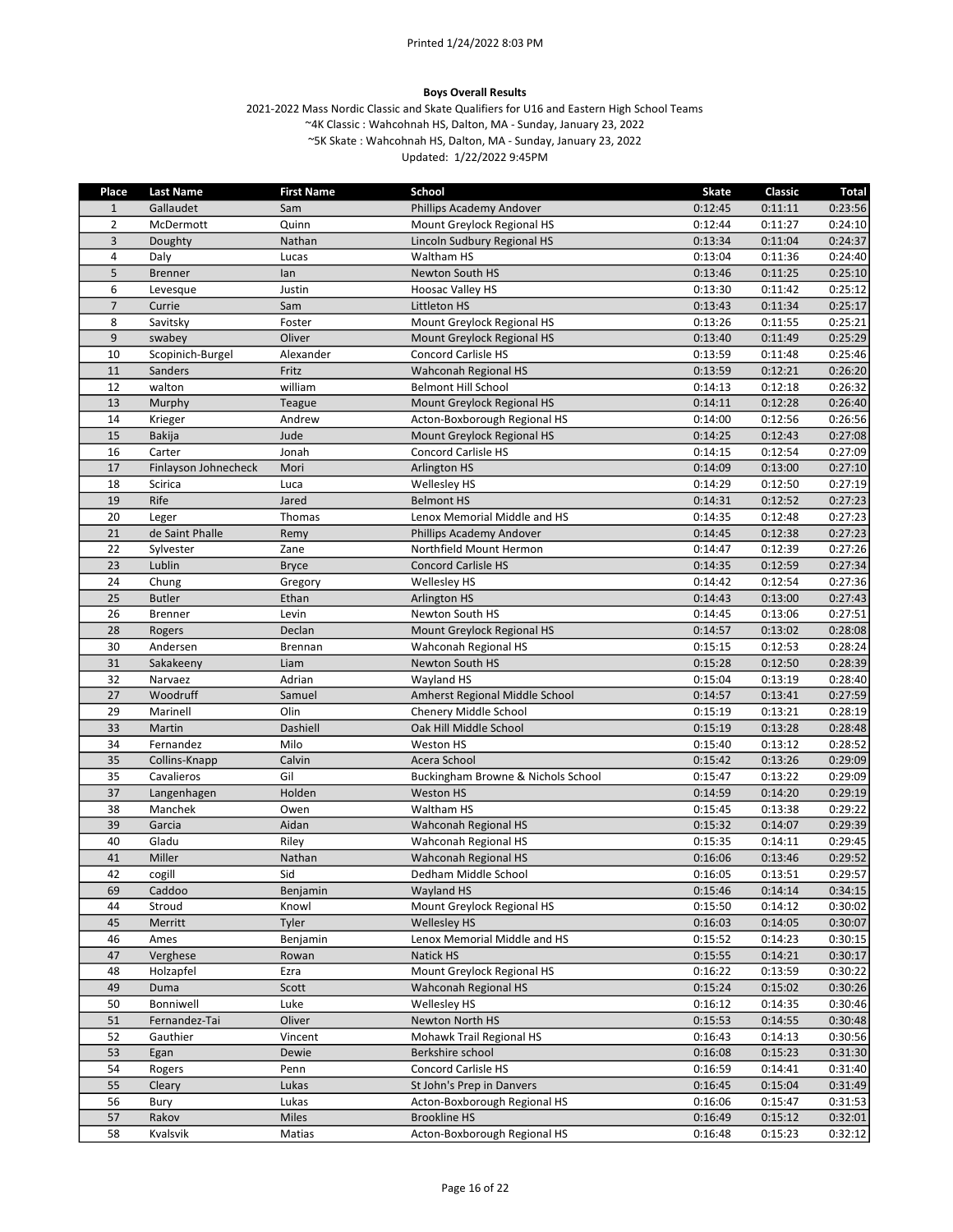#### Boys Overall Results

| Place      | <b>Last Name</b> | <b>First Name</b> | School                            | Skate      | Classic    | <b>Total</b> |
|------------|------------------|-------------------|-----------------------------------|------------|------------|--------------|
| 59         | Scholz           | David             | <b>Hoosac Valley HS</b>           | 0:17:02    | 0:15:17    | 0:32:19      |
| 43         | Narvaez          | Daniel            | Wayland HS                        | 0:17:11    | 0:15:38    | 0:30:00      |
| 61         | Marriott         | Peter             | Waltham HS                        | 0:16:42    | 0:16:18    | 0:32:59      |
| 62         | Lake             | James             | <b>Bigelow Middle School</b>      | 0:17:47    | 0:15:14    | 0:33:00      |
| 63         | <b>Bjerke</b>    | <b>Marcus</b>     | <b>Concord Carlisle HS</b>        | 0:17:44    | 0:15:24    | 0:33:09      |
| 64         | Williams         | West              | Hampshire Regional HS             | 0:17:14    | 0:16:14    | 0:33:28      |
| 66         | Wong             | Liam              | <b>Wayland HS</b>                 | 0:16:16    | 0:17:18    | 0:33:34      |
| 60         | Wightman         | Michael           | Wayland HS                        | 0:17:17    | 0:16:17    | 0:32:49      |
| 67         | Niswonger        | Augustus          | Hampshire Regional Middle School  | 0:17:48    | 0:15:47    | 0:33:36      |
| 68         | <b>Shin</b>      | Simon             | Mount Greylock Regional HS        | 0:16:56    | 0:16:47    | 0:33:43      |
| 74         | Creavin          | Thomas            | Wayland HS                        | 0:17:55    | 0:16:21    | 0:35:12      |
| 70         | Tucker           | Owen              | Nessacus Regional Middle School   | 0:17:01    | 0:17:17    | 0:34:18      |
| 71         | Jay              | Tully             | Wayland HS                        | 0:18:01    | 0:16:45    | 0:34:46      |
| 72         | Ames             | Owen              | Lenox Memorial Middle and HS      | 0:18:30    | 0:16:20    | 0:34:50      |
| 73         | <b>Sieving</b>   | Martin            | Waltham HS                        | 0:17:29    | 0:17:30    | 0:34:59      |
| 65         | <b>Morris</b>    | Will              | Wayland HS                        | 0:17:59    | 0:17:13    | 0:33:33      |
| 75         | Singer           | Zeke              | Mount Greylock Regional HS        | 0:19:01    | 0:16:44    | 0:35:45      |
| <b>DNS</b> | Song-Weiss       | Kaden             | Cambridge Rindge and Latin School | 0:16:59    | <b>DNS</b> | <b>DNS</b>   |
| <b>DNS</b> | TesZler          | Theo              | Newton North HS                   | <b>DNS</b> | <b>DNS</b> | <b>DNS</b>   |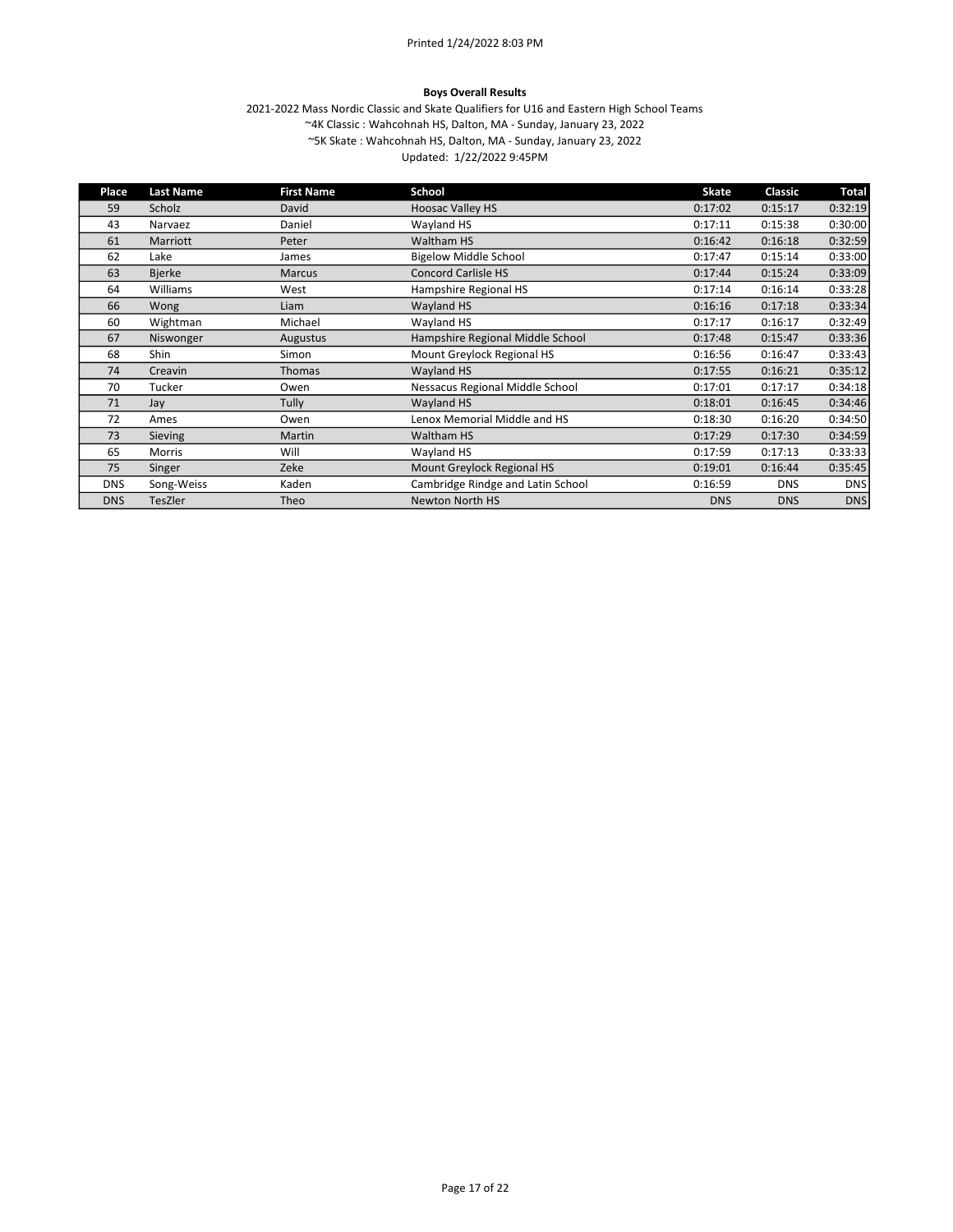# Boys EHS Overall Results

| Place          | <b>Last Name</b>     | <b>First Name</b> | <b>School</b>                      | <b>Time</b> |
|----------------|----------------------|-------------------|------------------------------------|-------------|
| 1              | Gallaudet            | Sam               | Phillips Academy Andover           | 0:23:56     |
| $\overline{2}$ | McDermott            | Quinn             | Mount Greylock Regional HS         | 0:24:10     |
| 3              | Doughty              | Nathan            | Lincoln Sudbury Regional HS        | 0:24:37     |
| 4              | Daly                 | Lucas             | Waltham HS                         | 0:24:40     |
| 5              | <b>Brenner</b>       | lan               | Newton South HS                    | 0:25:10     |
| 6              | Levesque             | Justin            | <b>Hoosac Valley HS</b>            | 0:25:12     |
| $\overline{7}$ | Currie               | Sam               | Littleton HS                       | 0:25:17     |
| 8              | Savitsky             | Foster            | Mount Greylock Regional HS         | 0:25:21     |
| 9              | swabey               | Oliver            | Mount Greylock Regional HS         | 0:25:29     |
| 10             | Scopinich-Burgel     | Alexander         | <b>Concord Carlisle HS</b>         | 0:25:46     |
| 11             | Sanders              | Fritz             | Wahconah Regional HS               | 0:26:20     |
| 12             | walton               | william           | <b>Belmont Hill School</b>         | 0:26:32     |
| 13             | Murphy               | <b>Teague</b>     | Mount Greylock Regional HS         | 0:26:40     |
| 14             | Krieger              | Andrew            | Acton-Boxborough Regional HS       | 0:26:56     |
| 15             | <b>Bakija</b>        | Jude              | Mount Greylock Regional HS         | 0:27:08     |
| 16             | Carter               | Jonah             | Concord Carlisle HS                | 0:27:09     |
| 17             | Finlayson Johnecheck | Mori              | <b>Arlington HS</b>                | 0:27:10     |
| 18             | <b>Scirica</b>       | Luca              | Wellesley HS                       | 0:27:19     |
| 19             | Rife                 | Jared             | <b>Belmont HS</b>                  | 0:27:23     |
| 20             | Leger                | Thomas            | Lenox Memorial Middle and HS       | 0:27:23     |
| 21             | de Saint Phalle      | Remy              | Phillips Academy Andover           | 0:27:23     |
| 22             | Sylvester            | Zane              | Northfield Mount Hermon            | 0:27:26     |
| 23             | Lublin               | <b>Bryce</b>      | <b>Concord Carlisle HS</b>         | 0:27:34     |
| 24             | Chung                | Gregory           | Wellesley HS                       | 0:27:36     |
| 25             | <b>Butler</b>        | Ethan             | <b>Arlington HS</b>                | 0:27:43     |
| 26             | <b>Brenner</b>       | Levin             | Newton South HS                    | 0:27:51     |
| 27             | Rogers               | Declan            | Mount Greylock Regional HS         | 0:28:08     |
| 28             | Andersen             | <b>Brennan</b>    | Wahconah Regional HS               | 0:28:24     |
| 29             | Sakakeeny            | Liam              | Newton South HS                    | 0:28:39     |
| 30             | Narvaez              | Adrian            | Wayland HS                         | 0:28:40     |
| 31             | Fernandez            | Milo              | <b>Weston HS</b>                   | 0:28:52     |
| 32             | Cavalieros           | Gil               | Buckingham Browne & Nichols School | 0:29:09     |
| 33             | Langenhagen          | Holden            | <b>Weston HS</b>                   | 0:29:19     |
| 34             | Manchek              | Owen              | Waltham HS                         | 0:29:22     |
| 35             | Garcia               | Aidan             | Wahconah Regional HS               | 0:29:39     |
| 36             | Gladu                | Riley             | Wahconah Regional HS               | 0:29:45     |
| 37             | Miller               | Nathan            | Wahconah Regional HS               | 0:29:52     |
| 38             | Narvaez              | Daniel            | Wayland HS                         | 0:30:00     |
| 39             | Stroud               | Knowl             | Mount Greylock Regional HS         | 0:30:02     |
| 40             | Merritt              | Tyler             | Wellesley HS                       | 0:30:07     |
| 41             | Ames                 | Benjamin          | Lenox Memorial Middle and HS       | 0:30:15     |
| 42             | Verghese             | Rowan             | Natick HS                          | 0:30:17     |
| 43             | Holzapfel            | Ezra              | Mount Greylock Regional HS         | 0:30:22     |
| 44             | Duma                 | Scott             | Wahconah Regional HS               | 0:30:26     |
| 45             | Bonniwell            | Luke              | <b>Wellesley HS</b>                | 0:30:46     |
| 46             | Fernandez-Tai        | Oliver            | Newton North HS                    | 0:30:48     |
| 47             | Gauthier             | Vincent           | Mohawk Trail Regional HS           | 0:30:56     |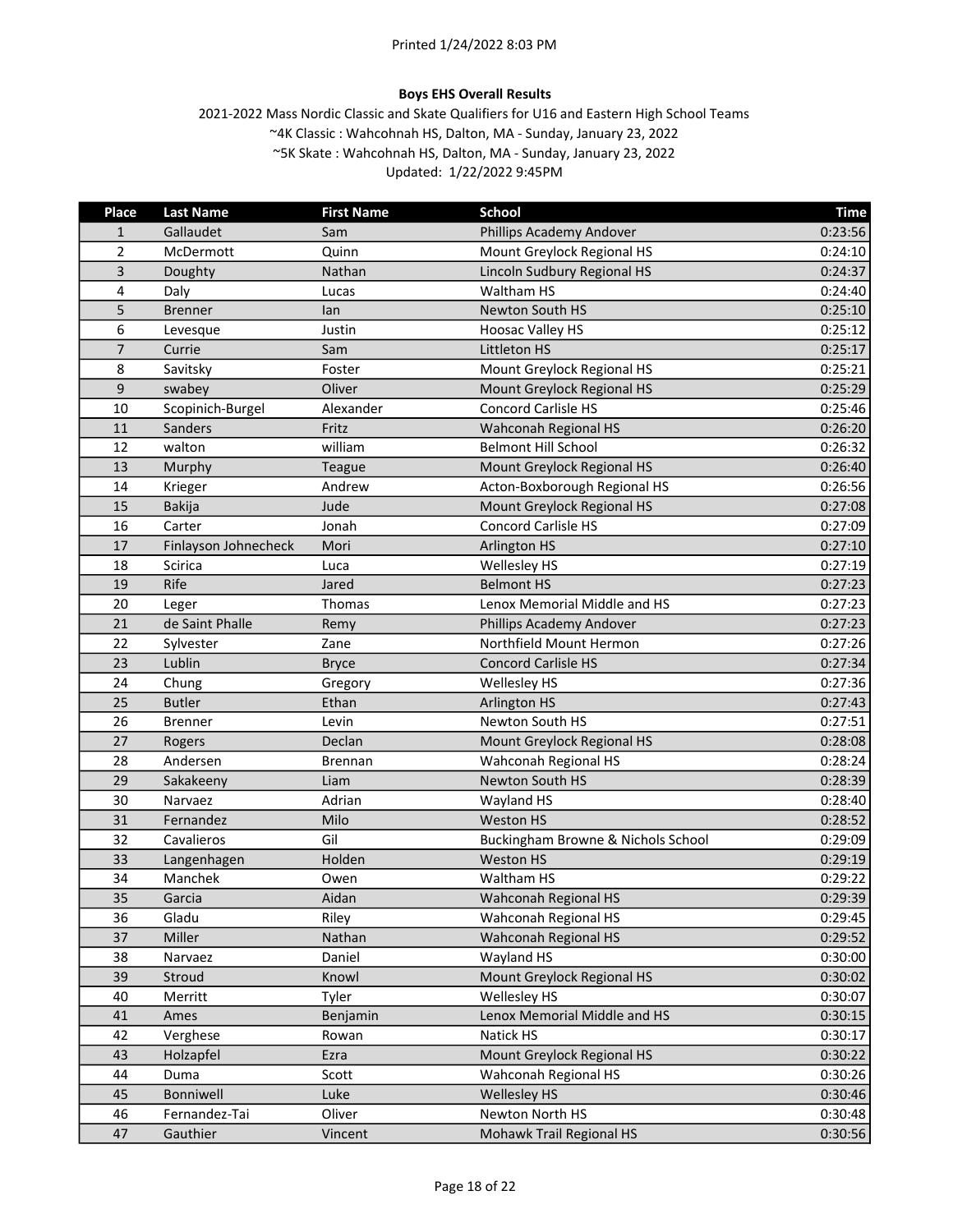# Boys EHS Overall Results

| Place | <b>Last Name</b> | <b>First Name</b> | School                       | <b>Time</b> |
|-------|------------------|-------------------|------------------------------|-------------|
| 48    | Egan             | Dewie             | Berkshire school             | 0:31:30     |
| 49    | <b>Rogers</b>    | Penn              | <b>Concord Carlisle HS</b>   | 0:31:40     |
| 50    | Bury             | Lukas             | Acton-Boxborough Regional HS | 0:31:53     |
| 51    | Rakov            | <b>Miles</b>      | <b>Brookline HS</b>          | 0:32:01     |
| 52    | <b>Kvalsvik</b>  | Matias            | Acton-Boxborough Regional HS | 0:32:12     |
| 53    | Scholz           | David             | <b>Hoosac Valley HS</b>      | 0:32:19     |
| 54    | Wightman         | Michael           | Wayland HS                   | 0:32:49     |
| 55    | Marriott         | Peter             | <b>Waltham HS</b>            | 0:32:59     |
| 56    | <b>Bjerke</b>    | <b>Marcus</b>     | <b>Concord Carlisle HS</b>   | 0:33:09     |
| 57    | Williams         | West              | Hampshire Regional HS        | 0:33:28     |
| 58    | Morris           | Will              | Wayland HS                   | 0:33:33     |
| 59    | Wong             | Liam              | <b>Wayland HS</b>            | 0:33:34     |
| 60    | Shin             | Simon             | Mount Greylock Regional HS   | 0:33:43     |
| 61    | Caddoo           | Benjamin          | <b>Wayland HS</b>            | 0:34:15     |
| 62    | Jay              | Tully             | Wayland HS                   | 0:34:46     |
| 63    | Sieving          | Martin            | Waltham HS                   | 0:34:59     |
| 64    | Creavin          | Thomas            | Wayland HS                   | 0:35:12     |
| 65    | Singer           | Zeke              | Mount Greylock Regional HS   | 0:35:45     |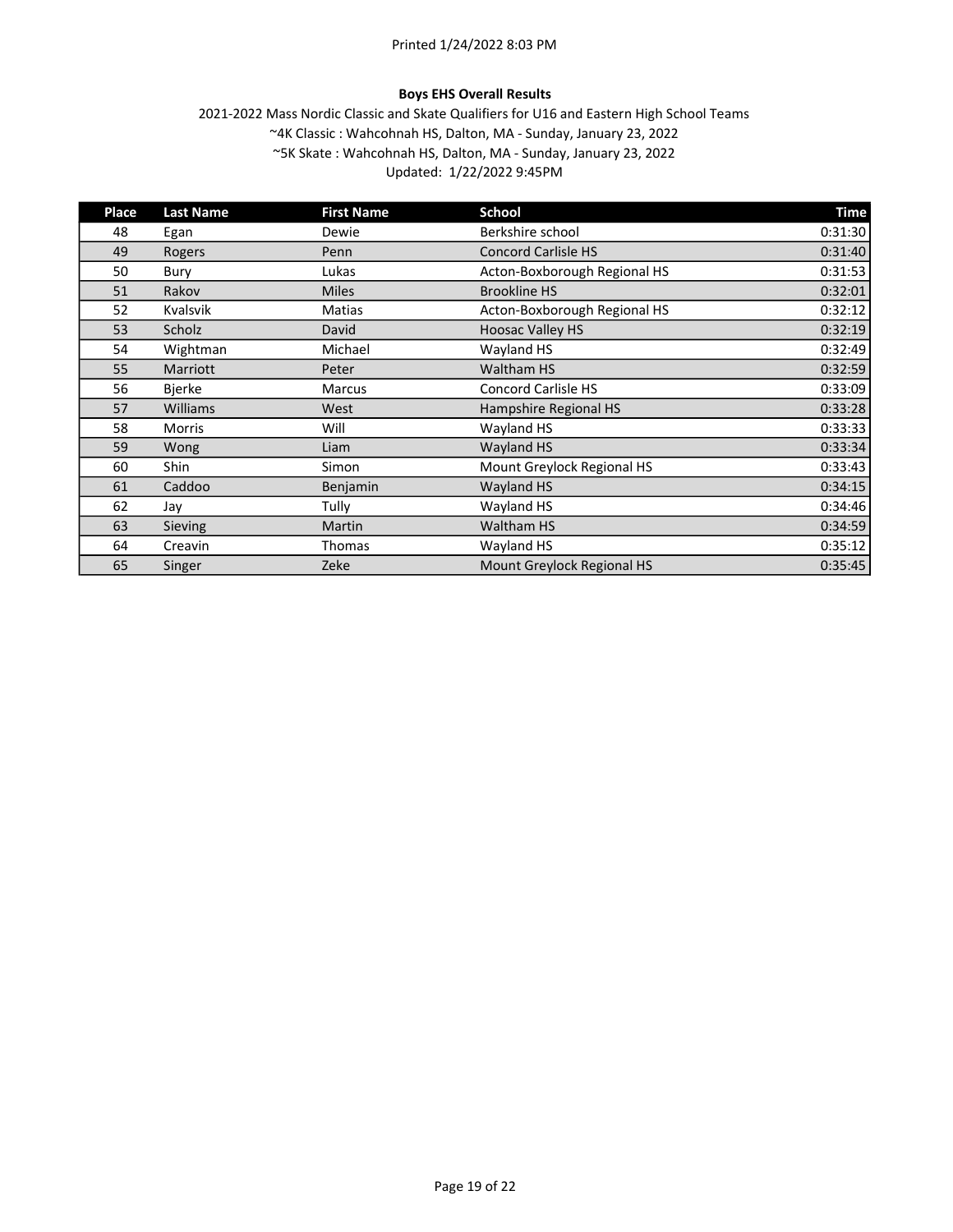# Boys U16 Overall Results

| <b>Place</b>   | <b>Last Name</b>     | <b>First Name</b> | <b>School</b>                      | <b>Time</b> |
|----------------|----------------------|-------------------|------------------------------------|-------------|
| 1              | McDermott            | Quinn             | Mount Greylock Regional HS         | 0:24:10     |
| $\overline{2}$ | Currie               | Sam               | Littleton HS                       | 0:25:17     |
| 3              | swabey               | Oliver            | Mount Greylock Regional HS         | 0:25:29     |
| 4              | Scopinich-Burgel     | Alexander         | <b>Concord Carlisle HS</b>         | 0:25:46     |
| 5              | Sanders              | Fritz             | Wahconah Regional HS               | 0:26:20     |
| 6              | walton               | william           | <b>Belmont Hill School</b>         | 0:26:32     |
| $\overline{7}$ | Krieger              | Andrew            | Acton-Boxborough Regional HS       | 0:26:56     |
| 8              | Bakija               | Jude              | Mount Greylock Regional HS         | 0:27:08     |
| 9              | Finlayson Johnecheck | Mori              | <b>Arlington HS</b>                | 0:27:10     |
| 10             | Scirica              | Luca              | Wellesley HS                       | 0:27:19     |
| 11             | Rife                 | Jared             | <b>Belmont HS</b>                  | 0:27:23     |
| 12             | <b>Brenner</b>       | Levin             | Newton South HS                    | 0:27:51     |
| 13             | Woodruff             | Samuel            | Amherst Regional Middle School     | 0:27:59     |
| 14             | Rogers               | Declan            | Mount Greylock Regional HS         | 0:28:08     |
| 15             | Marinell             | Olin              | <b>Chenery Middle School</b>       | 0:28:19     |
| 16             | Sakakeeny            | Liam              | Newton South HS                    | 0:28:39     |
| 17             | Narvaez              | Adrian            | <b>Wayland HS</b>                  | 0:28:40     |
| 18             | Martin               | Dashiell          | Oak Hill Middle School             | 0:28:48     |
| 19             | Fernandez            | Milo              | <b>Weston HS</b>                   | 0:28:52     |
| 20             | Collins-Knapp        | Calvin            | Acera School                       | 0:29:09     |
| 21             | Cavalieros           | Gil               | Buckingham Browne & Nichols School | 0:29:09     |
| 22             | Manchek              | Owen              | Waltham HS                         | 0:29:22     |
| 23             | Garcia               | Aidan             | Wahconah Regional HS               | 0:29:39     |
| 24             | Gladu                | Riley             | Wahconah Regional HS               | 0:29:45     |
| 25             | Miller               | Nathan            | Wahconah Regional HS               | 0:29:52     |
| 26             | cogill               | Sid               | Dedham Middle School               | 0:29:57     |
| 27             | Stroud               | Knowl             | Mount Greylock Regional HS         | 0:30:02     |
| 28             | Merritt              | Tyler             | Wellesley HS                       | 0:30:07     |
| 29             | Ames                 | Benjamin          | Lenox Memorial Middle and HS       | 0:30:15     |
| 30             | Verghese             | Rowan             | Natick HS                          | 0:30:17     |
| 31             | Fernandez-Tai        | Oliver            | Newton North HS                    | 0:30:48     |
| 32             | Gauthier             | Vincent           | Mohawk Trail Regional HS           | 0:30:56     |
| 33             | Rogers               | Penn              | <b>Concord Carlisle HS</b>         | 0:31:40     |
| 34             | Cleary               | Lukas             | St John's Prep in Danvers          | 0:31:49     |
| 35             | Bury                 | Lukas             | Acton-Boxborough Regional HS       | 0:31:53     |
| 36             | Kvalsvik             | Matias            | Acton-Boxborough Regional HS       | 0:32:12     |
| 37             | Scholz               | David             | <b>Hoosac Valley HS</b>            | 0:32:19     |
| 38             | Wightman             | Michael           | Wayland HS                         | 0:32:49     |
| 39             | Lake                 | James             | <b>Bigelow Middle School</b>       | 0:33:00     |
| 40             | <b>Bjerke</b>        | Marcus            | Concord Carlisle HS                | 0:33:09     |
| 41             | Wong                 | Liam              | Wayland HS                         | 0:33:34     |
| 42             | Niswonger            | Augustus          | Hampshire Regional Middle School   | 0:33:36     |
| 43             | Shin                 | Simon             | Mount Greylock Regional HS         | 0:33:43     |
| 44             | Caddoo               | Benjamin          | Wayland HS                         | 0:34:15     |
| 45             | Tucker               | Owen              | Nessacus Regional Middle School    | 0:34:18     |
| 46             | Singer               | Zeke              | Mount Greylock Regional HS         | 0:35:45     |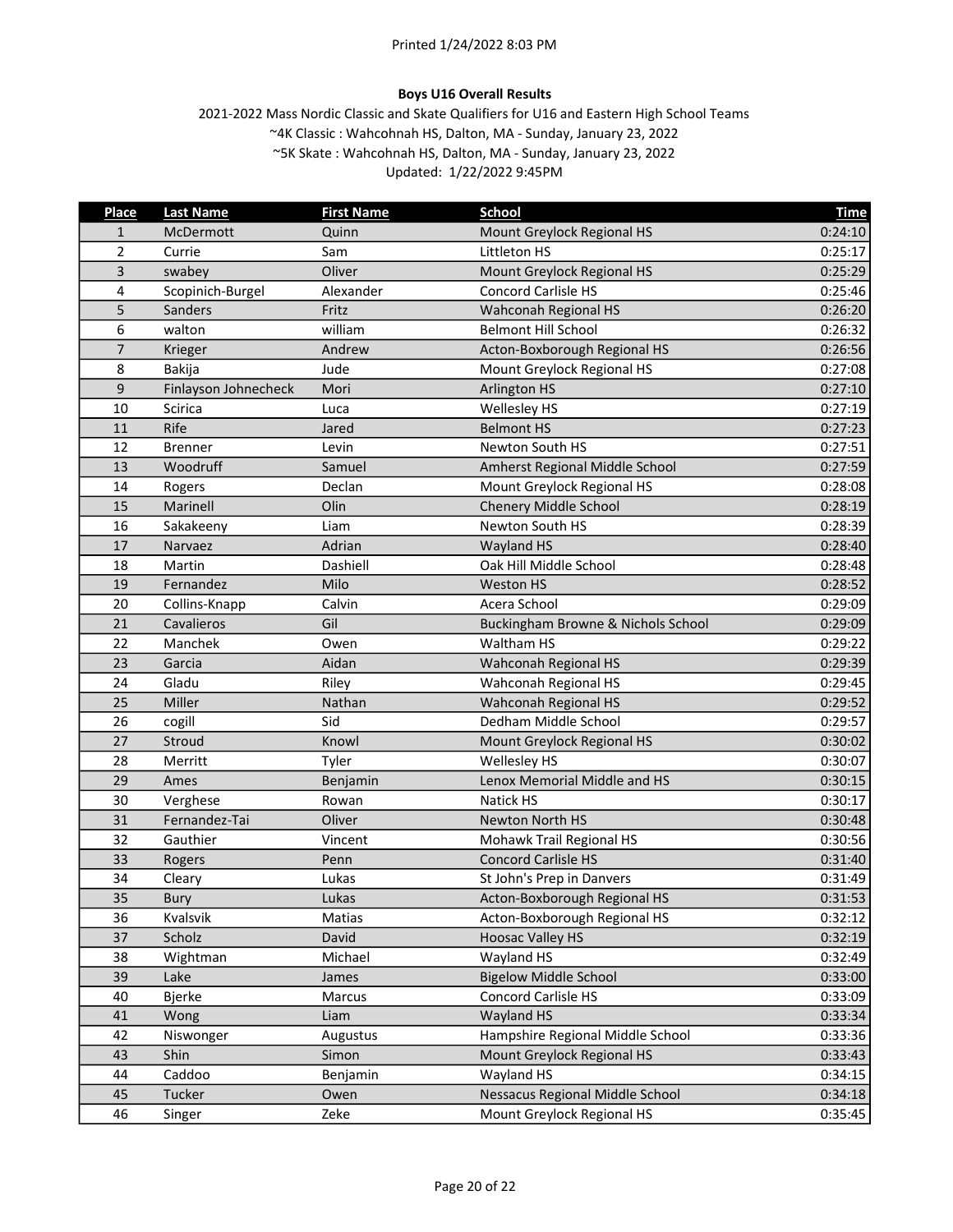| Alexander Scopinich-Burgel | <b>Concord Carlisle HS</b>   |
|----------------------------|------------------------------|
| Andrew Krieger             | Acton-Boxborough Regional HS |
| Bryce Lublin               | <b>Concord Carlisle HS</b>   |
| <b>Foster Savitsky</b>     | Mount Greylock Regional HS   |
| <b>Fritz Sanders</b>       | Wahconah Regional HS         |
| <b>Gregory Chung</b>       | Wellesley HS                 |
| lan Brenner                | Newton South HS              |
| Jared Rife                 | <b>Belmont HS</b>            |
| Jonah Carter               | <b>Concord Carlisle HS</b>   |
| Jude Bakija                | Mount Greylock Regional HS   |
| Justin Levesque            | <b>Hoosac Valley HS</b>      |
| Luca Scirica               | <b>Wellesley HS</b>          |
| Lucas Daly                 | Waltham HS                   |
| Mori Finlayson Johnecheck  | Arlington HS                 |
| Nathan Doughty             | Lincoln Sudbury Regional HS  |
| Oliver swabey              | Mount Greylock Regional HS   |
| <b>Quinn McDermott</b>     | Mount Greylock Regional HS   |
| Remy de Saint Phalle       | Phillips Academy Andover     |
| Sam Gallaudet              | Phillips Academy Andover     |
| Sam Currie                 | Littleton HS                 |
| <b>Teague Murphy</b>       | Mount Greylock Regional HS   |
| <b>Thomas Leger</b>        | Lenox Memorial Middle and HS |
| william walton             | <b>Belmont Hill School</b>   |
| Zane Sylvester             | Northfield Mount Hermon      |
|                            |                              |

# 2022 Boys Mass Nordic EHS Team Alternates

| <b>Name</b>           | <b>School</b>      |
|-----------------------|--------------------|
| <b>Adrian Narvaez</b> | Wayland HS         |
| Brennan Andersen      | Wahconah R         |
| Declan Rogers         | Mount Greyl        |
| Ethan Butler          | Arlington HS       |
| Levin Brenner         | <b>Newton Sout</b> |
| Liam Sakakeeny        | <b>Newton Sout</b> |

| Adrian Narvaez   | Wayland HS                 |
|------------------|----------------------------|
| Brennan Andersen | Wahconah Regional HS       |
| Declan Rogers    | Mount Greylock Regional HS |
| Ethan Butler     | Arlington HS               |
| Levin Brenner    | Newton South HS            |
| Liam Sakakeeny   | Newton South HS            |